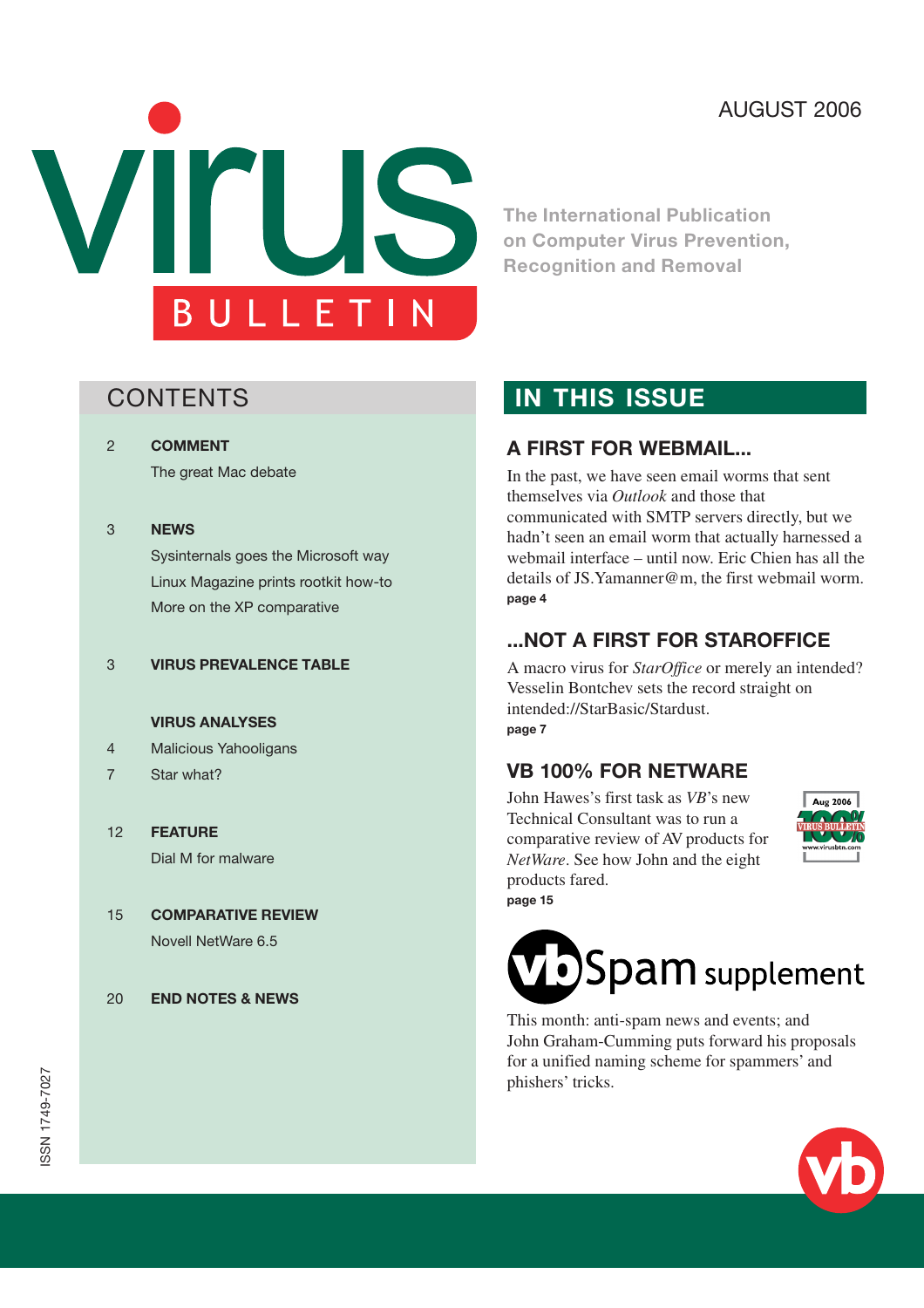<span id="page-1-0"></span>



*'You could be killed in either Bournemouth or Baghdad, but I know which destination I would be more concerned about.'* **Graham Cluley, Sophos, UK**

## **THE GREAT MAC DEBATE**

I've just suffered a distributed denial-of-service attack. Not from a network of zombie computers under the control of an uber-hacker, but my inbox is creaking under the weight of the abusive email I have received from around the world.

The reason is that I dared to say something publicly that previously I've only said behind closed curtains, amongst trusted friends and family – something that has really, *really* annoyed some people: 'Have you thought about buying an Apple Mac instead?'

Yes, I hold my hands up. I dared to say the thing that a fair few in the security industry have appeared reluctant to say: there's an awful lot of malware for *Windows*, but hardly anything for Mac OS X.

I was spurred to say the unthinkable by some new research conducted by *SophosLabs*. An examination of the top malware seen at our global network of monitoring stations in the first half of 2006 found it was all *Windows*-specific. Not only that, but some of the biggest culprits (like the Netsky and Zafi worms) have been spreading successfully for a couple of years now. What's most interesting about these statistics, however, is what *doesn't* appear in the list. Apple Macintosh malware is nowhere to be seen. None of the malware in the chart can infect computers running Mac OS X.

#### **Editor:** Helen Martin

**Technical Consultant:** John Hawes **Technical Editor:** Morton Swimmer

**Consulting Editors:** Nick FitzGerald, *Independent consultant, NZ* Ian Whalley, *IBM Research, USA* Richard Ford, *Florida Institute of Technology, USA* Edward Wilding, *Data Genetics, UK*

It is still relatively rare for viruses to be written for Apple Macintosh computers. While the first malware for Mac OS X was seen in February 2006, it has not spread in the wild and has not spawned a flurry of other malicious code for Mac.

I like to think that businesses have woken up to the importance of running an up-to-date anti-virus product, and research suggests that most of them are recognising the importance of securing their systems properly. So it must be home users who are being infected by these old viruses. So, what are we going to do about home users like my Aunty Hilda who is never really going to get a grasp of computer security but still wants to email? The anti-virus industry has told users ad nauseum about the importance of running anti-virus, installing firewalls, applying patches and not opening unsolicited attachments. But worms, spyware and pornographic pop-ups are still hitting the average man in the street.

When I suggest to those home users that they might want to consider getting an Apple Mac next time, it is with good reason. My aim is to get them out of the hackers' firing line.

The issue here is analogous to advice the government might give people who are making travel plans. They might tell you that going to Iraq would put you at a greater risk of getting shot than going to the south coast of England, for instance. Yes, you could be killed in either Bournemouth or Baghdad, but I know which destination I would be more concerned about if my loved ones started packing their suitcases.

We've tried educating Joe Average about security for the last 20 years and he doesn't want to listen. He's not interested in hearing about the latest remove code execution vulnerability in the handling of WMF graphic files. But saying to users, 'You know, you'd be less prone to getting so many viruses if you used a Mac, because there are hardly any Mac viruses at all', is a message that many people would find easier to grasp.

Mac owners mustn't be complacent about security, of course, and should be sure to follow safe computing practices, but there can be no doubt that the vast majority of attacks are happening on *Windows*, leaving Mac users relatively unscathed. And that is something that home users may wish to consider if they're deliberating about the next computer they should purchase.

And my denial-of-service email attack? It hasn't come from angry *Microsoft Windows* users appalled that I'm suggesting some home users might benefit by switching to Mac. No, it has come from UNIX fans, accusing me of being part of a grand conspiracy not to promote their favourite OS instead. Sigh.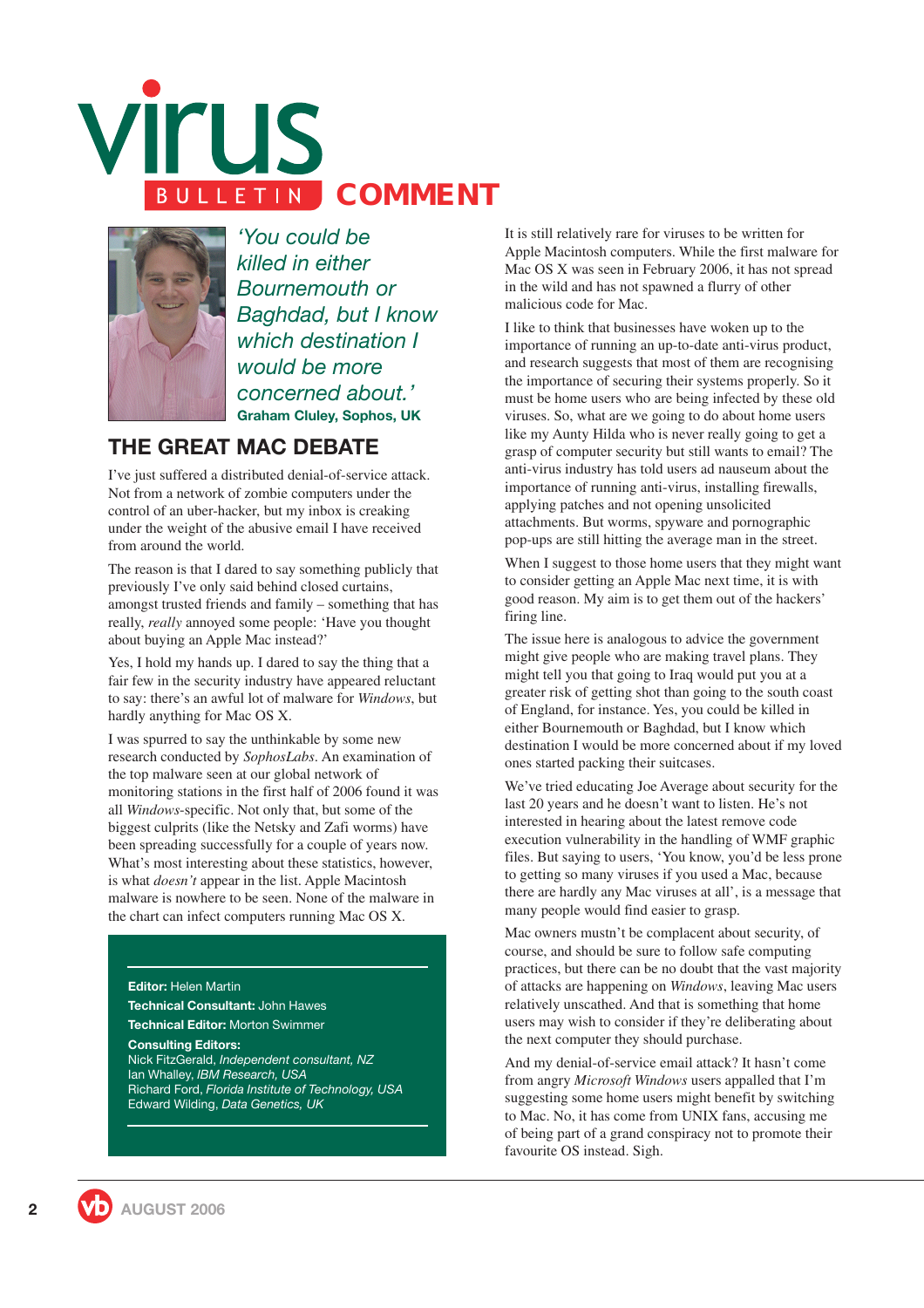# <span id="page-2-0"></span>**NEWS**

#### **SYSINTERNALS GOES THE MICROSOFT WAY**

*Microsoft* announced the acquisition last month of privately held *Winternals Software LP* – the company responsible for the *Sysinternals* website and range of freeware tools. *Microsoft* has also 'acquired' the brains behind the company, Mark Russinovich and Bryce Cogswell – Mark will join the Microsoft Platforms & Services Division as a technical fellow, while Bryce will join the Windows Component Platform Team in the role of software architect.

The range of *Sysinternals* tools (including *Filemon*, *Regmon* and *RootkitRevealer*), are used extensively by systems administrators and security analysts across the world for systems troubleshooting, management and security. According to Mark Russinovich, the *Sysinternals* site will remain in its current state, the tools continuing to be free to download, while *Microsoft* determines the best way to integrate it into its own community efforts. Financial terms of the acquisition were not disclosed.

#### **LINUX MAGAZINE PRINTS ROOTKIT HOW-TO**

Imaginatively named magazine for *Linux* users *Linux Magazine* has published an article entitled 'How to write a rootkit'. The piece is the cover story for the August issue of the magazine.

According to the magazine the aim of the article is to arm systems administrators with the knowledge they need to stop rootkits – and anti-rootkit technology is examined elsewhere in the magazine. However, this does not detract from the fact that much of the cover article is devoted to an in-depth description of the routines required by a successful kernel rootkit – including example code.

While the writer suggests that rootkit techniques come in handy for the security-minded admin, the only example given is 'benign rootkit' Kernel Guard, which disables the kernel's module-loading functionality. The magazine goes on to analyse two *Linux* security systems – *AppArmor* and *SELinux*.

To see this piece of astonishingly irresponsible journalism for yourself, visit [http://www.linux-magazine.com/issue/69/.](http://www.linux-magazine.com/issue/69/)

#### **MORE ON THE XP COMPARATIVE**

In *VB*['s June 2006 comparative review](http://www.virusbtn.com/virusbulletin/archive/2006/06/vb200606-comparative) it was reported that the *Norman* product behaved badly, with repeated crashes on dealing with infected or previously disinfected files. *VB* would like to note that since then, neither *Norman*'s developers nor *VB*'s new resident product tester have been able to reproduce the bad behaviour described.

|                |             | Prevalence Table - June 2006 |         |
|----------------|-------------|------------------------------|---------|
| Virus          | <b>Type</b> | Incidents                    | Reports |
| Win32/Netsky   | File        | 66,222                       | 44.57%  |
| Win32/Mytob    | File        | 31,420                       | 21.15%  |
| Win32/Bagle    | File        | 15,600                       | 10.50%  |
| Win32/Mydoom   | File        | 15,429                       | 10.38%  |
| Win32/MyWife   | File        | 9,281                        | 6.25%   |
| Win32/Lovgate  | File        | 3,393                        | 2.28%   |
| Win32/Sdbot    | File        | 2,251                        | 1.51%   |
| Win32/Pate     | File        | 1,608                        | 1.08%   |
| Win32/Zafi     | File        | 514                          | 0.35%   |
| Win32/Bugbear  | File        | 462                          | 0.31%   |
| Win32/Funlove  | File        | 460                          | 0.31%   |
| Win32/Feebs    | File        | 417                          | 0.28%   |
| Win32/Bagz     | File        | 353                          | 0.24%   |
| Win32/Sality   | File        | 216                          | 0.15%   |
| Win32/Valla    | File        | 147                          | 0.10%   |
| Win32/Mabutu   | File        | 120                          | 0.08%   |
| Win32/Gibe     | File        | 115                          | 0.08%   |
| Win32/Chir     | File        | 112                          | 0.08%   |
| Win32/Brepibot | File        | 86                           | 0.06%   |
| Win32/Maslan   | File        | 58                           | 0.04%   |
| Win32/Dumaru   | File        | 53                           | 0.04%   |
| Win32/Mimail   | File        | 36                           | 0.02%   |
| Win32/Scano    | File        | 31                           | 0.02%   |
| Win32/Small    | File        | 28                           | 0.02%   |
| Win32/Gael     | File        | 27                           | 0.02%   |
| Win32/Klez     | File        | 22                           | 0.01%   |
| Win32/Reatle   | File        | 20                           | 0.01%   |
| Win32/Elkern   | File        | 16                           | 0.01%   |
| Win32/Kedebe   | File        | 13                           | 0.01%   |
| Win32/Magistr  | File        | 12                           | 0.01%   |
| Wonka          | Script      | 9                            | 0.01%   |
| Thus           | Macro       | 6                            | 0.00%   |
| Others[1]      |             | 52                           | 0.03%   |
| Total          |             | 148,589                      | 100%    |

[1]The Prevalence Table includes a total of 52 reports across 20 further viruses. Readers are reminded that a complete listing is posted at [http://www.virusbtn.com/Prevalence/.](http://www.virusbtn.com/Prevalence/)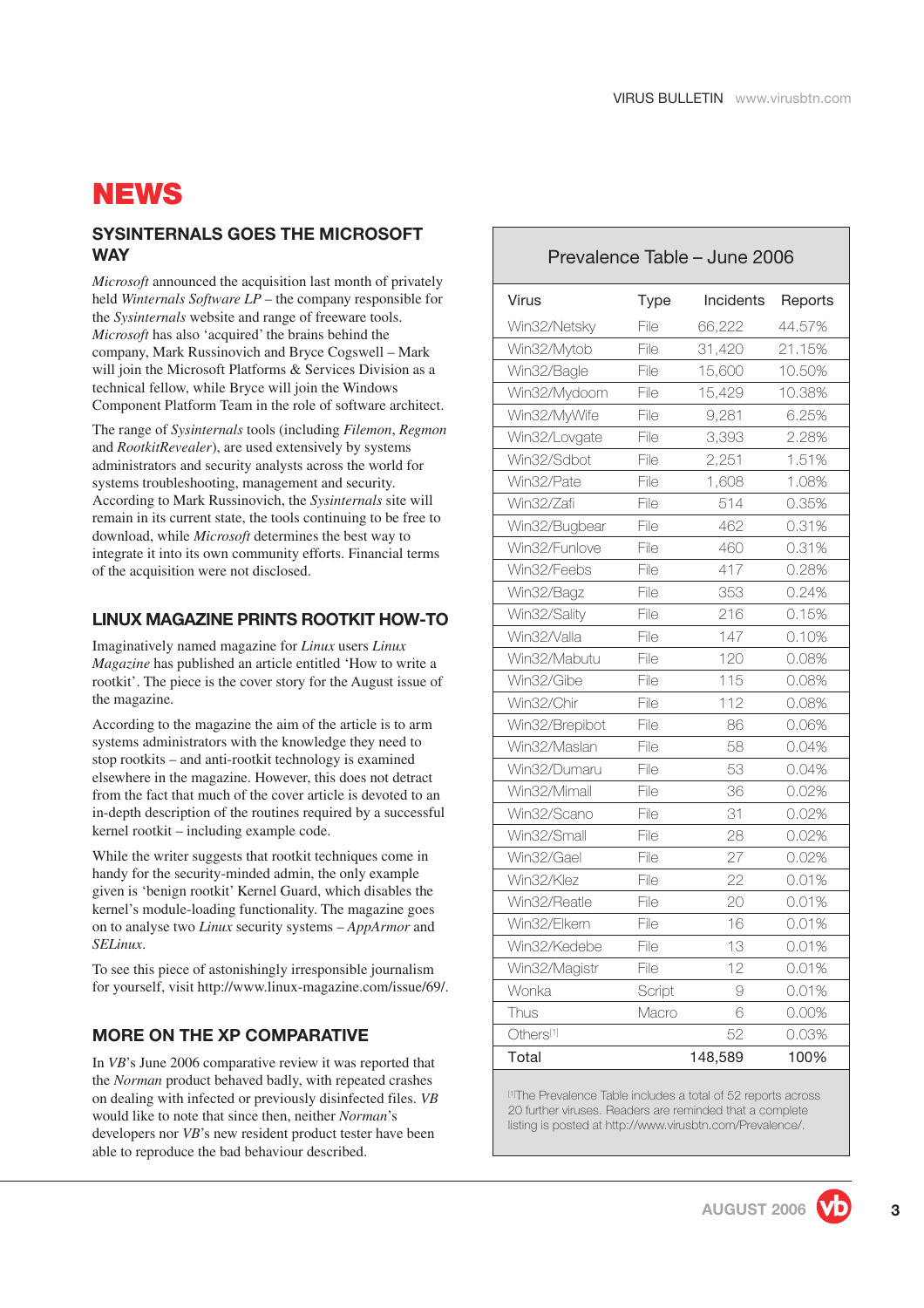# <span id="page-3-0"></span>**VIRUS ANALYSIS 1**

#### **MALICIOUS YAHOOLIGANS**

*Eric Chien* Symantec, Ireland

On 11 June 2006 we received reports of a worm propagating via email. That in itself was nothing special, but what was more interesting was the fact that this worm appeared to propagate only through *Yahoo! Mail* email accounts.

Once we obtained a sample, it became clear that this threat wasn't any ordinary email worm, but was the first webmail worm, later named JS.Yamanner@m.

In the past, we have seen email worms that sent themselves via *Outlook* and those that communicated with SMTP servers directly, but we hadn't seen an email worm that actually harnessed a webmail interface. JS.Yamanner@m utilized *Yahoo! Mail*'s webmail interface both to collect email addresses and to send itself to other users.

#### **TARGET ELIMINATED**

Furthermore, JS.Yamanner@m did not require a user to execute a file. Instead, the worm took advantage of a vulnerability in *Yahoo! Mail* so that merely by opening an infected mail message for reading, the user would cause the worm to execute and begin sending itself to addresses with which the infected user had corresponded in the past. This functionality would result in both the rise and the downfall of JS.Yamanner@m.

The vulnerability utilized by JS.Yamanner@m was an undisclosed zero-day vulnerability in *Yahoo!*'s JavaScript- and HTML-filtering algorithms.

*Yahoo!*, like other web applications, must parse emails for HTML and JavaScript and sanitize tag attributes that allow JavaScript execution. If *Yahoo!* didn't sanitize HTML and JavaScript contained in emails, then emails could contain malicious JavaScript that would be executed under the context of the *Yahoo!* domain. This could allow one to read other people's emails, impersonate other users, and create a self-replicating worm.

An example of a tag attribute that *Yahoo!* sanitizes is *onload*. The onload attribute instructs the browser to execute JavaScript code (or another scripting language) as soon as the page is rendered in the browser.

Another example is the target attribute. The target attribute instructs the browser to load the content in a particular page or frame. This page or frame could reside on another domain. If the tag is not filtered, then private content on a yahoo.com page, such as your email address, could be sent to a page outside of the yahoo.com domain.

In this case, the worm utilized the following malformed HTML:

<img src='http://us.i1.yimg.com/us.yimg.com/i/us/nt/ ma/ma\_mail\_1.gif' target=""onload="// malicious javascript here //">

This HTML is nonsensical as the information within the quotes after the target attribute should contain the name of a frame or page, but instead includes nothing and is followed immediately by an onload attribute.

The purpose of this malformed HTML becomes clearer when one understands *Yahoo!*'s filtering algorithms. In particular, *Yahoo!* filters out the target attribute to prevent information disclosure. However, this results in the following HTML being rendered by the browser:

<img src='http://us.i1.yimg.com/us.yimg.com/i/us/nt/ ma/ma\_mail\_1.gif' onload="// malicious javascript here  $//$ ">

Note that the *target=""* text has been removed and this results in proper HTML. However, due to the fact that *Yahoo!* has removed the target attribute, the onload attribute now resides in a valid position and *Yahoo!*'s algorithms don't take a second pass at filtering. As a result, the dangerous onload attribute is not filtered out.

This vulnerability allows the JavaScript within the onload attribute to be executed by the browser under the context of the yahoo.com domain, all without any interaction from the user. The user must merely view the page.

The vulnerability has since been fixed by *Yahoo!* and now results in the following HTML:

<img src='http://us.i1.yimg.com/us.yimg.com/i/us/nt/ ma/ma\_mail\_1.gif' onfiltered="// malicious javascript here //">

Note that, while the *target=""* text has still been removed, the onload attribute has been neutered properly by replacing it with *onfiltered*, which is an invalid tag. The JavaScript is no longer loaded and executed after the page load.

#### **DISINFECTING WITH AJAX**

Once the user reads the email, the JavaScript code of the worm begins executing via the unfiltered onload handler. The worm utilizes AJAX (Asynchronous JavaScript and XML), which is another first. Now running under the context of yahoo.com and the currently logged-on user session, the worm has the ability to parse the web page and make the same HTTP queries as if the user had clicked on items in the webmail interface.

Smartly, the worm uses AJAX for the HTTP queries. If the worm had not used AJAX, any HTTP queries would have resulted in another page loading, which would be more likely to be noticeable to the user, as well as putting the calling JavaScript code out of scope.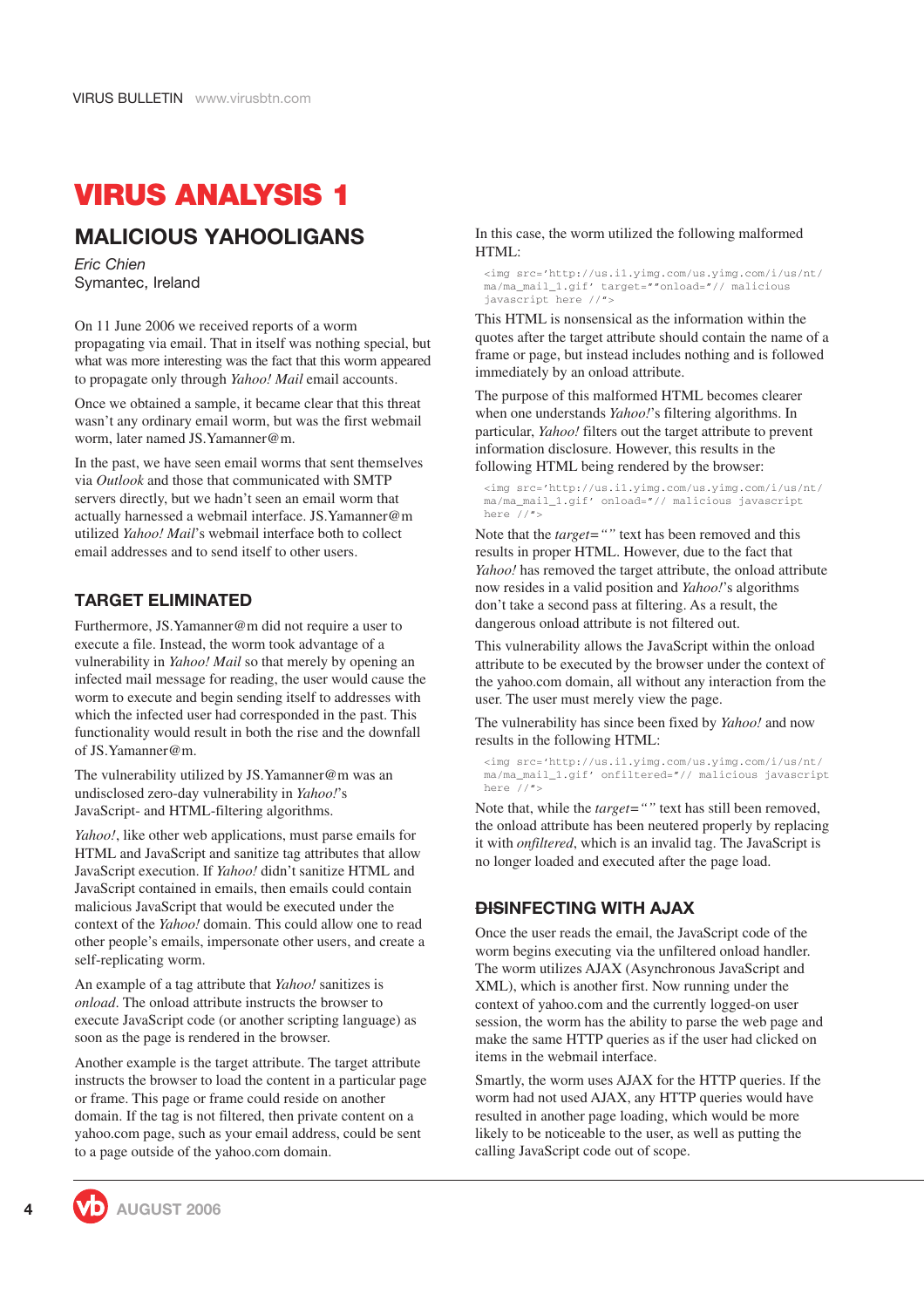By using AJAX, the worm can issue multiple HTTP queries in order to find email addresses and send itself all under the covers without changing the page.

JavaScript is global in scope across an HTML page, so script in one block has full access to variables and functions in other blocks or included JavaScript files. JS.Yamanner@m takes advantage of this in order to perform some of its actions.

For example, the first thing JS.Yamanner@m does is to determine which server is being utilized. *Yahoo!* serves the web application from many different servers. The URL is stored in a variable called url0, and from this variable JS.Yamanner@m can parse out the domain.

To collect email addresses, JS.Yamanner@m sends an HTTP query as if someone had selected the QuickBuilder functionality in *Yahoo! Mail* using AJAX so the page does not refresh. QuickBuilder is a *Yahoo! Mail* feature that searches all your mail in selected folders for any email addresses that are not already part of your address book. The purpose of this feature is to allow you to build your address book quickly.

JS.Yamanner@m takes advantage of this feature to get *Yahoo!* to find viable email addresses. JS.Yamanner@m requests the first 100 (alphabetically by folders) email addresses in all folders and parses these for any that match @yahoo.com or @yahoogroups.com. In addition, the worm attempts to filter out the user and sender's email addresses, thus preventing the threat from resending itself back to the user. The worm obtains the user's and sender's email addresses from form fields already populated by the *Yahoo! Mail* application.

With a list of viable email addresses, JS.Yamanner@m sends an AJAX HTTP request to compose a new message, but doesn't actually use this request to send the message. Instead, this request is used merely to generate a new 'crumb', which is similar to a session-tracking cookie, but a form value within the page.

JS.Yamanner@m then sends a second AJAX HTTP request with a variety of POST variables set in order to forward the open message (which contains itself) to the list of email addresses discovered via QuickBuilder. One email address is set as the 'To:' email address and the entire list is set as the BCC: field. Since this is a forwarded message, the From: address will be set to whoever opened the infected message. The subject line is set to 'New Graphic Site' and the message body is set to 'Note: forwarded message attached'.

JS.Yamanner@m also needs to set a variety of administrative values, including a tracking number for the message being forwarded by parsing the HTML page, the crumb value, and it needs to set a parameter so the message isn't saved in the Sent folder.

When the message is received, at the bottom of the chain of forwarded messages, the infected HTML attachment will automatically be rendered and contain the text 'Please wait while loading the site'.

#### **REAPING THE HARVEST**

Few users will actually see the content of the message since as soon as the page is loaded, the worm executes and after the worm forwards itself to further targets,

JS.Yamanner@m then calls *window.navigate* to redirect the page to another website (www.av3.net), along with a variety of GET parameters.

The purpose of the redirection wasn't completely clear at first. The redirection included GET parameters which appear to have been used for debugging purposes to show the Sent folder view in *Yahoo! Mail* after the worm finished sending itself, but before being released, the yahoo.com domain was replaced with www.av3.net. Also, appended to the parameters was the list of email addresses, which would not be needed when displaying the Sent folder view.

While many assumed that the purpose of this last step was to harvest email addresses and send them to av3.net, av3.net has existed for a long time and is referenced and utilized on a variety of websites. Av3.net hosts multimedia content commonly used on *MySpace*.

In addition, the form of the GET parameters with unnecessary *Yahoo! Mail* parameters didn't quite add up. Furthermore, the author could easily have used AJAX instead of redirection. Perhaps the website was simply a red herring or an attempt at implicating someone else.

After some investigation, we were able to determine that av3.net was owned by the author of the worm and thus, email addresses were harvested. The unnecessary GET parameters were likely added so that the harvested email addresses weren't visible in the URL box. The actual harvesting of the email addresses does not appear to be done by any back-end scripting on the site, but perhaps just parsing of the standard web access logs. Another reason AJAX or a dummy site wasn't used is perhaps because the author desired page views for generating income via hosted advertisements.

#### **RISE AND DOWNFALL**

Because the worm redirected automatically to another site that hosted a hit counter, we were able to track infection rates and also get a glimpse of who was infected.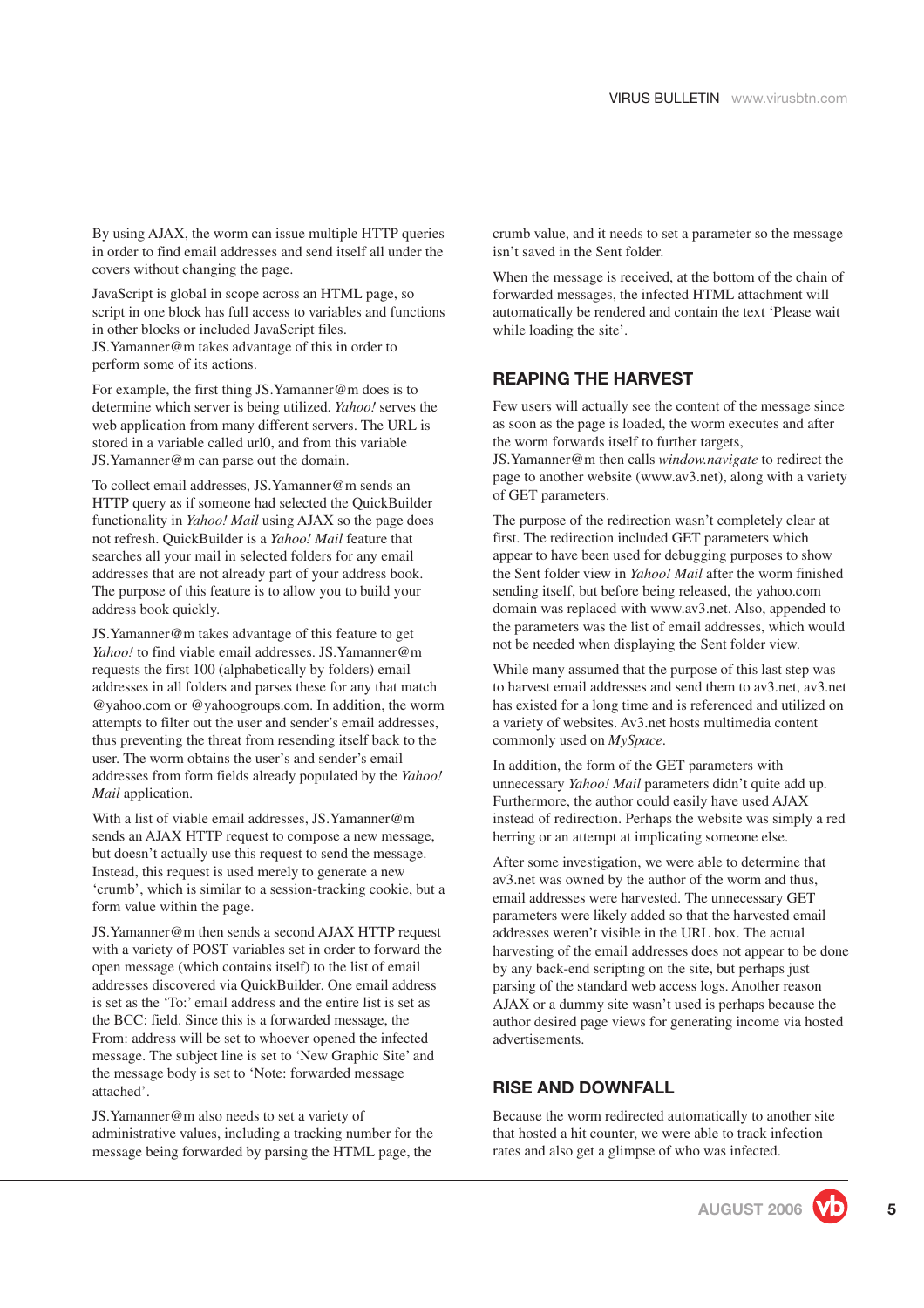JS.Yamanner@m infected close to 200,000 users between 11–12 June 2006, before dying out due to the vulnerability being fixed. The number of hits is likely to be higher than the number of infected users since a common reaction of a user, when they saw their browser redirected to the av3.net website, would be to hit the back button. But doing so would just cause the infection to execute again and then redisplay the av3.net site. According to the web stats, infected users included a variety of governments and large corporations including financial institutions.



While the worm spread quickly due to the use of a vulnerability in *Yahoo! Mail*, the worm was eradicated immediately as soon as *Yahoo!* patched the vulnerability. At that moment the worm could no longer spread and the hits on av3.net stopped (see Figure 1).



Web applications such as *Yahoo! Mail* have a distinct advantage over client applications since as soon as a vulnerability is patched, all users are protected immediately. In contrast, email applications such as *Outlook* suffer from the fact that not all users upgrade or patch their installations straight away and therefore remain vulnerable to similar attacks.

The country most affected by JS.Yamanner@m was the United States, which is no surprise considering the popularity of *Yahoo! Mail* within the US market. The second most affected country was Iran. The reason for this became clear when we tracked the infection back to 'ground zero' and managed to obtain some information about the author himself.

#### **GROUND ZERO**

The worm simply forwards an existing message. However, forwarding the message means that the original headers can be found on previous messages.

After obtaining a few samples, we were able not only to determine the original infection, but also to create interesting relationship trees demonstrating how the worm spread from one user to the next and how users were interconnected.

The diagram shown in Figure 2 is a partial branch. The blue ellipses represent *Yahoo! Mail* groups and the squares represent individual *Yahoo!* email addresses. The red circle on the right is the first infection.



*Figure 2: A partial branch of how infected users are connected.*

After some investigation of the originating addresses, it seems that the author may have been Iranian, or at least shared interests with and had connections with Persian speakers. Thus, it was no surprise to see that the second most affected country was Iran as the first person to be infected likely had contacts with people living in Iran.

Further confirmation of the worm's country of origin appeared when the author sent an email to anti-virus companies in search of employment.

... Finally I should mention that I don't like to disturb no one. Since I live in iran and taking a Job in good computer companies is very hard (becaue getting Visa is very hard from US) I just want to prove that I have some abilities in web programming. And I like to work with professional team like you if there is any way to do that…"

The final piece of data came when attempting to get the site shut down and at the same time determine if it was an innocent party. At first, no contact information was available on the site, so as part of normal procedure we sent a message to the upstream provider.

Later, however, we found that the page had been modified and that it included contact information. A message sent to the address given on the web page was met with a reply that confirmed that the author of the worm owned the site and it even came with a full name. Interestingly, the data indicates that the author has spent time living in Canada. Of course, this could just be someone attempting to implicate someone else. We won't know unless the authorities actually arrest the author.

#### **CONCLUSION**

JS.Yamanner@m was not only the first webmail worm, but it demonstrated how web applications are equally susceptible to vulnerabilities. More so, JS.Yamanner@m demonstrates the impact of AJAX and how AJAX can be harnessed to develop more efficient web application worms.

While similar worms will also generally require a vulnerability in the web application, web application vulnerabilities are not rare. Fortunately, as soon as the vulnerability is patched, the worm stops spreading.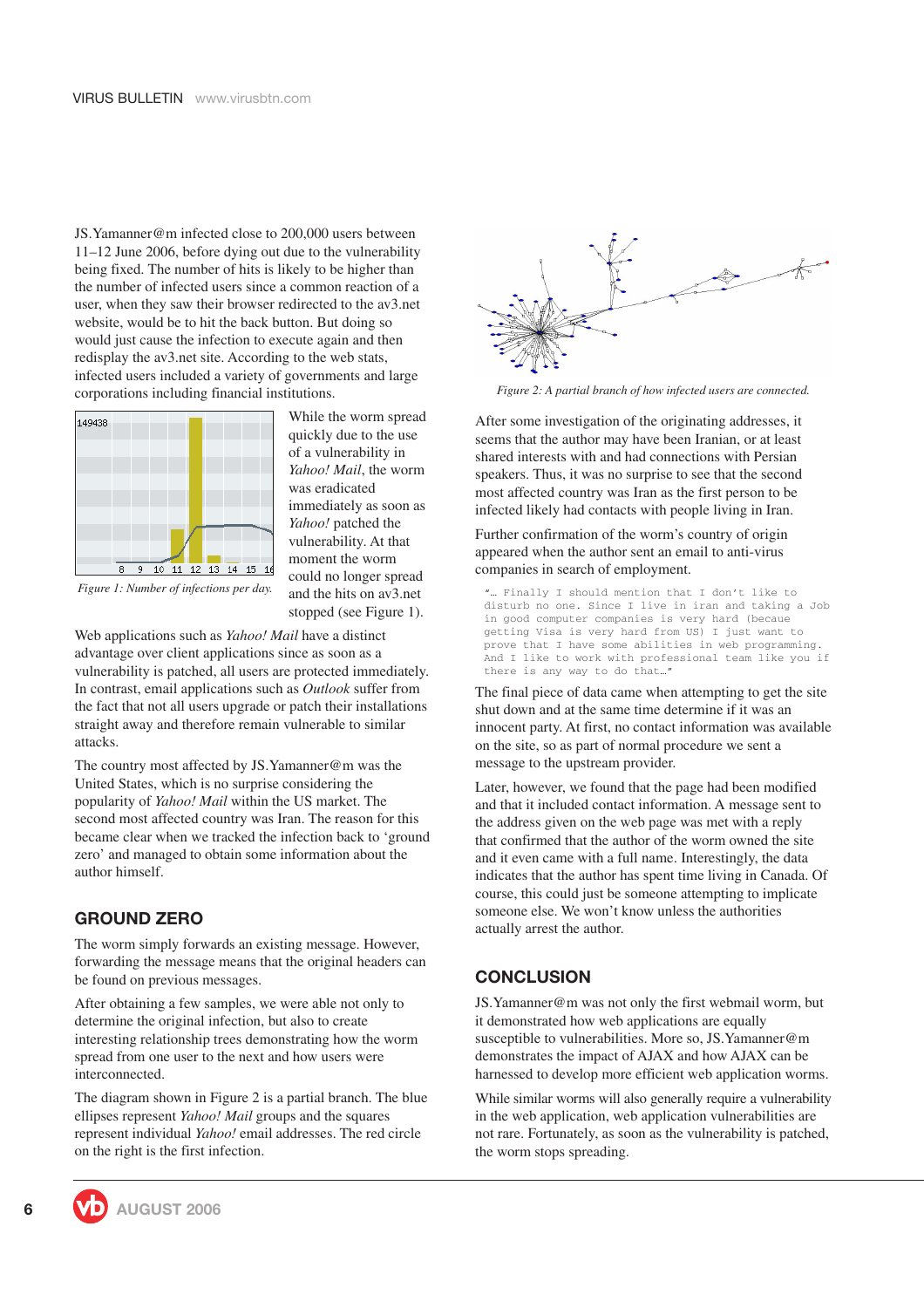# <span id="page-6-0"></span>**VIRUS ANALYSIS 2**

## **STAR WHAT?**

*Dr Vesselin Bontchev* FRISK Software International, Iceland

On 30 May 2006, a short message appeared on the *Kaspersky Lab* web log [\[1\]](#page-10-0), announcing the appearance of a new macro virus for *StarOffice*. The log read:

'I came across something interesting today, a macro virus which we've named Virus.StarOffice.Stardust.a ... But if you look more closely at the name, you can see why I'm interested: Stardust is a macro virus written for StarOffice, the first one I've seen. Macro viruses usually infect MS Office applications.'

Now, we all know that anti-virus researchers all over the world are overloaded by the continuous glut of new malware and that the constant stress can cause them to make mistakes. And in such a quick-and-dirty publication as a blog, one cannot expect the author to have done extensive research and fact-finding before posting such a short message. Still, how many mistakes can be found in the message above?

To begin with, the name StarOffice is unnecessarily restrictive. *StarOffice* is the name of a commercial product manufactured by *SUN* and based on the code base of *OpenOffice* – an open source product [\[2\]](#page-10-0). Any malware supposedly written for *StarOffice* would work under *OpenOffice* too.

Second, OpenOffice is too generic to be used as a proper malware platform name. According to the CARO Malware Naming Scheme [\[3\]](#page-10-0), one should use either the language in which the malware is written (i.e. StarBasic in this case) or the application for which the virus is specific (e.g. *StarWriter*).

Almost half a decade ago, the author of this article did some research into the 'virusability' of this platform. Back then, *OpenOffice* supported a single macro language, called StarBasic, which was somewhat reminiscent of VBA but the two languages were not compatible. *OpenOffice* was able to open *Microsoft Office* documents – including documents that contained macros – but during the conversion process the macros were simply stripped from the document. In addition, StarBasic did not seem to have the concept of 'self' – it didn't seem possible for a StarBasic macro to say 'copy myself from here to there'.

Of course, that did not mean that viruses for the platform were impossible. The language was powerful enough to implement several kinds of them without the capability of copying macros from one document to another. For instance, it was possible to implement mass-mailers, it was possible to implement overwriters, and it was possible to

implement viruses that copied the *data* of the target document to themselves and then overwrote that document – pretty much like the Jinni.A virus does in *MS Excel* [\[4\]](#page-10-0). *OpenOffice* also conveniently allowed any macro subroutine to be attached to any event – such as a menu selection or a keypress. Still, it didn't seem likely that such viruses would have a significant chance of spreading and becoming a problem.

Sadly, things have 'improved' a bit since then. Nowadays, *OpenOffice* supports several different languages: StarBasic, BeanShell, Python and JavaScript. They are all *script* languages, however – not *macro* languages – which leads us to another error in the original announcement. Whatever the new thing was, it couldn't have been a macro virus; at best, it was a script virus.

In addition, the StarBasic language has become much more powerful too. We became aware long ago that full-featured viruses for it were possible; see for instance [\[5\]](#page-10-0). So, the news that someone had, supposedly, finally written a virus for it was hardly a surprise. For more information, though, we needed to analyse a sample.

#### **NOT ANOTHER FIRST**

The sample arrived in an archive containing three files. One of them was in a subdirectory named 'Dropper', so it was assumed that this contained the first generation of the virus. The other two were, supposedly, infected documents.

The files that contained the samples all had the SXW extension – in other words, they were *StarWriter* documents. Initially, we did not enjoy the prospect of having to reverse-engineer yet another undocumented file format (we have had more than enough undocumented file formats used by the various *Microsoft* products), but then we remembered that *OpenOffice* uses a different concept. The format *really* is open – the 'document' is essentially a ZIP archive, containing various XML files in various subdirectories. Indeed the idea is so good that *Microsoft*, allegedly, intends to steal/borrow/innovate it in the next version of *Office*.

So, it really is easy to take apart the contents of an *OpenOffice* document. It took us just a few seconds to find the XML file that contained the 'macro virus' code.

Now, the author of this article does not claim to be a StarBasic expert, but things started looking fishy to him immediately. The code contained three subroutines: AutoInstall, mygame and InstallGlobalModule. The first of these just called the second. This already looked strange, because 'AutoInstall' is not a special subroutine name in StarBasic (e.g. as 'AutoOpen' is in WordBasic or 'Auto\_Open' is *Excel*'s version of VBA). But let's assume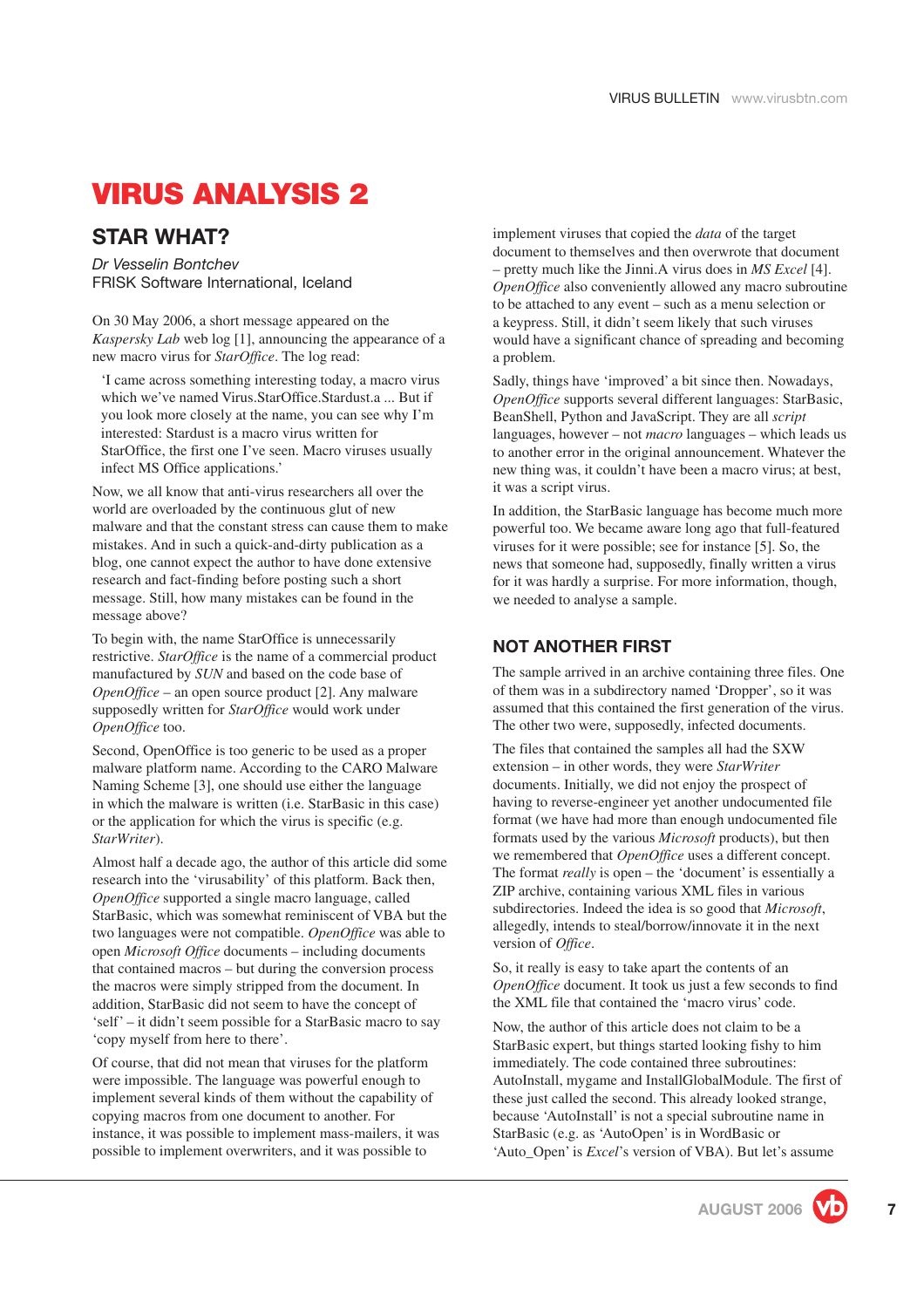that the subroutine does manage to get invoked somehow – perhaps by having been attached to a frequently-called event or something.

The next problem was in the subroutine mygame. It began with the comments:

| ': *******************************   |  |  |  |  |  |  |  |  |  |           |  |  |
|--------------------------------------|--|--|--|--|--|--|--|--|--|-----------|--|--|
| ': ******* 00o.Stardust              |  |  |  |  |  |  |  |  |  | ********* |  |  |
| ': *** (c) by Necronomikon [DCA] *** |  |  |  |  |  |  |  |  |  |           |  |  |
| ' *******************************    |  |  |  |  |  |  |  |  |  |           |  |  |

and ended with what appears to be a call to InstallGlobalModule:

' InstallGlobalModule()

One does not have to be a StarBasic expert to realize that there is no way the above could work.

As is obvious from the first few lines, the sequence  $'$ '' is clearly a comment – a notion supported by the fact that it resolves to the ' (apostrophe) character in XML and in most Basic dialects this character is used to indicate that what follows (until the end of the line) is comment. So the call to the InstallGlobalModule subroutine (which seemed to contain the bulk of replication code) is commented out  $-$  i.e. the replication is never invoked.

A discussion with some other CARO members (e.g. [\[6\]](#page-10-0)) confirmed that the thing was unable to replicate  $-$  i.e. it was not a virus, but an intended. Here we have another error in the original announcement, which claims that it is a virus. Admittedly the announcement also said 'Stardust is the first virus ... which is *theoretically* capable of infecting StarOffice…', so it could be argued that it was talking about a potential virus, not a real virus. However, the rest of the announcement quite unambiguously calls the thing a virus and it never states explicitly that the malicious code simply doesn't work.

As we shall see in the next section though, *Kaspersky Lab* was far from alone in making this mistake.

#### **AMAZING INCOMPETENCE**

The alleged author of this thing, a malware writer who uses the handle 'Necronomikon', is well known to us from the macro malware world. Well known for his incompetence and ineptitude, that is. He is the author of several macro intendeds, like Delay.A, Gamor.A, Hilite.A, Hilite.B, Hilite.C and Hilite.G.

For those who came late to the party, an intended is a program written with the obvious intent to make a virus, but which is too buggy to replicate. It's a double joke on its author – not only was he too incompetent to create a working virus (a rather trivial task, especially in the macro and script worlds), but was also stupid enough to release it

without trying to run it (otherwise he would have noticed that it doesn't work).

But the commented-out call to the replication routine is not the only problem for this piece of malicious code. Even if the comment is removed, it cannot be made to work. The observant reader would notice that the subroutine is then invoked without any parameters. But the declaration of this subroutine, just a few lines below, clearly indicates that it is supposed to take one mandatory and two optional arguments:

Sub InstallGlobalModule( ByVal cGlobalLibName As String,\_ Optional cDocumentLibName,\_ Optional stardust )

The code after that *relies* on the presence of the first argument and tries to take some reasonable action if the two optional ones are missing:

```
If IsMissing( cDocumentLibName ) Then
  cDocumentLibName = cGlobalLibName
EndIf
If IsMissing( stardust ) Then
  InstallGlobalModule2( cGlobalLibName, cDocumentLibName,
```
BASIC\_MODULE )

InstallGlobalModule2( cGlobalLibName, cDocumentLibName, DIALOG\_MODULE ) Else

Apparently, the subroutine is supposed to perform some kind of generic module-copying function and to copy a given module to different places, depending on how the subroutine is invoked. But since it is never invoked correctly, we can't know that for sure. It looks as if the malware author has taken this subroutine from somewhere without really understanding what exactly it is supposed to do and how it is supposed to be called.

But it gets even worse. Apparently, the procedure InstallGlobalModule2 is not part of the standard *OpenOffice* installation [\[7\]](#page-10-0) – and it is not present anywhere in the code of the 'virus', either. So, even if the replication function had been invoked correctly, it would fail to work because it refers to a non-existent subroutine.

The code immediately after the one quoted above also calls a function named 'DoesModuleExist' – which is not part of the standard *OpenOffice* installation either, and the implementation of which cannot be found anywhere in the code of the sample we received.

In other words, there was absolutely no way the code we were looking at could be a virus. It didn't just have some trivial bug that could be fixed, either – it looked more like a random collection of code, whose author didn't really understand what that code was supposed to do.

Then we turned our attention to the so-called 'dropper'. Maybe, we thought, the dropper has the capability to infect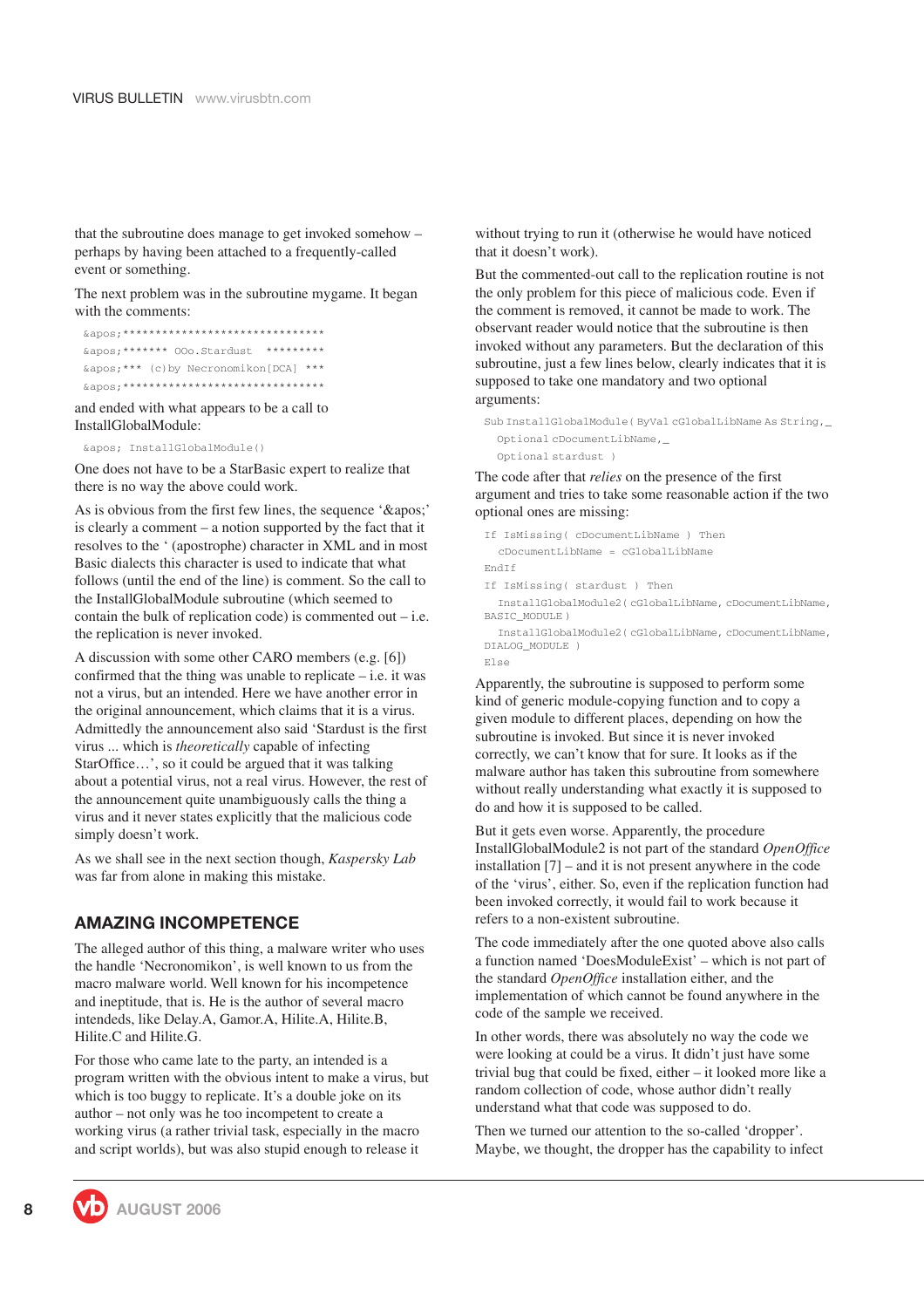documents once, but the code is incapable of propagating for more than one generation – e.g. because some important part of it isn't copied around after the first time. However, even a cursory inspection of the code of the 'dropper' proved that this couldn't be the case. Furthermore, there was absolutely no way the 'dropper' could have produced the code in the other two samples.

When comparing the code of the 'dropper' with that of the other two samples, we discovered only two differences. One of them was that they began with two different sets of declarations. The 'dropper' begins with:

Dim lAutoInstall as Boolean Dim Url As String dim myFileProp as Object

while the code in the 'samples' begins with:

Const GLOBAL\_LIBRARY = True Const DOCUMENT\_LIBRARY = False Const DIALOG\_MODULE = True Const BASIC\_MODULE = False Dim lAutoInstall as Boolean

Now, there is no obvious reason why the code should change like this. There are no operators that attempt to modify these lines at the beginning. However, in VBA, the source of the module often begins with a series of attribute statements. These don't generate any p-code and can change when a module copies itself from a document to the global template (as well as under several other circumstances), so we decided to give this difference the benefit of the doubt – maybe it was produced automatically somehow by *OpenOffice*.

The second difference, however, was clearly put there by the malware author and there was absolutely no reasonable explanation for its absence in the supposed replicants. The difference is that just before the commented-out call to InstallGlobalModule, the 'dropper' contains the following lines:

```
otext=oDocument.text
ocursor=otext.createtextcursor()
otext.insertString(ocursor, " ***Stardust***(c)by
Necronomikon[DCA] ", false)
url=converttourl("http://stardustvx.tripod.com/
SilviaSaint.JPG") 'nice idea from
Slagehammer... ;)
oDocument = StarDesktop.loadComponentFromURL(url,
"_blank", 0, myFileProp() )
```
These lines attempt to download a file and to display it on the desktop. Since there was no obvious reason for their absence in the replicants, the only reasonable conclusion was that, in reality, we weren't looking at a dropper and replicants of the virus it drops – we were looking at two different variants of non-viral malware.

Now, one incompetent malware author is hardly a surprise – among them, ineptitude is rather the rule than the exception. What *is* surprising, however, is how many supposedly competent anti-virus companies believed his claims and described these two different things as a single virus for *OpenOffice*.

'The Stardust virus doesn't appear to work very well', says *Sophos*'s Graham Cluley [\[8\].](#page-10-0) 'Not very well', huh? How about not at all?

'We have a sample of a proof-of-concept macro-virus for OpenOffice.org', writes *F-Secure*'s Sean in the company's blog [\[9\].](#page-10-0) OpenOffice.org is a website and this thing is neither macro, nor a virus. It's an intended script.

'Type: virus' has been written by a researcher from *CA* in their description of this thing [\[10\]](#page-10-0). Nope, it ain't.

'SB.Stardust.A!int is a proof-of-concept macro virus for Sun StarOffice documents', according to *Symantec*'s description [\[11\].](#page-10-0) It's not a virus, folks! Well, at least *Symantec* gets points for appending 'int' at the end of the name, suggesting that it's an intended. But why not say so clearly in the description? (*McAfee* uses a similar approach – '.intd' is used in the name, but the author of the description is shy of stating clearly that the thing doesn't really work at all.)

'It is the first time that the experts detected a macro virus called "Stardust" in Internet, which takes advantage of the Office-Suite OpenOffice for its attack. The moment the user opens the document template, the script that was written in StarBasic will infect all the following documents', claim the researchers from *Avira* [\[12\]](#page-10-0). Guys, your so-called 'experts' aren't.

*SoftWin*'s scanner calls the thing 'Worm.StarOffice.Stardust.A'. A worm? Now, I know that the experts can never agree on the exact definition of a worm, but it certainly isn't a horribly buggy piece of non-working code that doesn't even run, or replicate, let alone replicate over networks.

Researchers at *Trend Micro*, seemingly, couldn't make up their minds about what the thing really does [\[13\]](#page-10-0). On the one hand, their description says: 'Once an infected document is opened, it downloads and opens an image of an actress from a certain website. It then proceeds to infect other StarOffice/OpenOffice Suites document files', which is clearly false. But then it adds: 'However, due to some errors in its code, it cannot perform its infection routine'. Good job! But why, then, does the description state: 'In the wild: Yes'? In the wild? No way! In the wild imagination of the journalists, maybe.

Doesn't anyone analyse the virus samples they receive these days?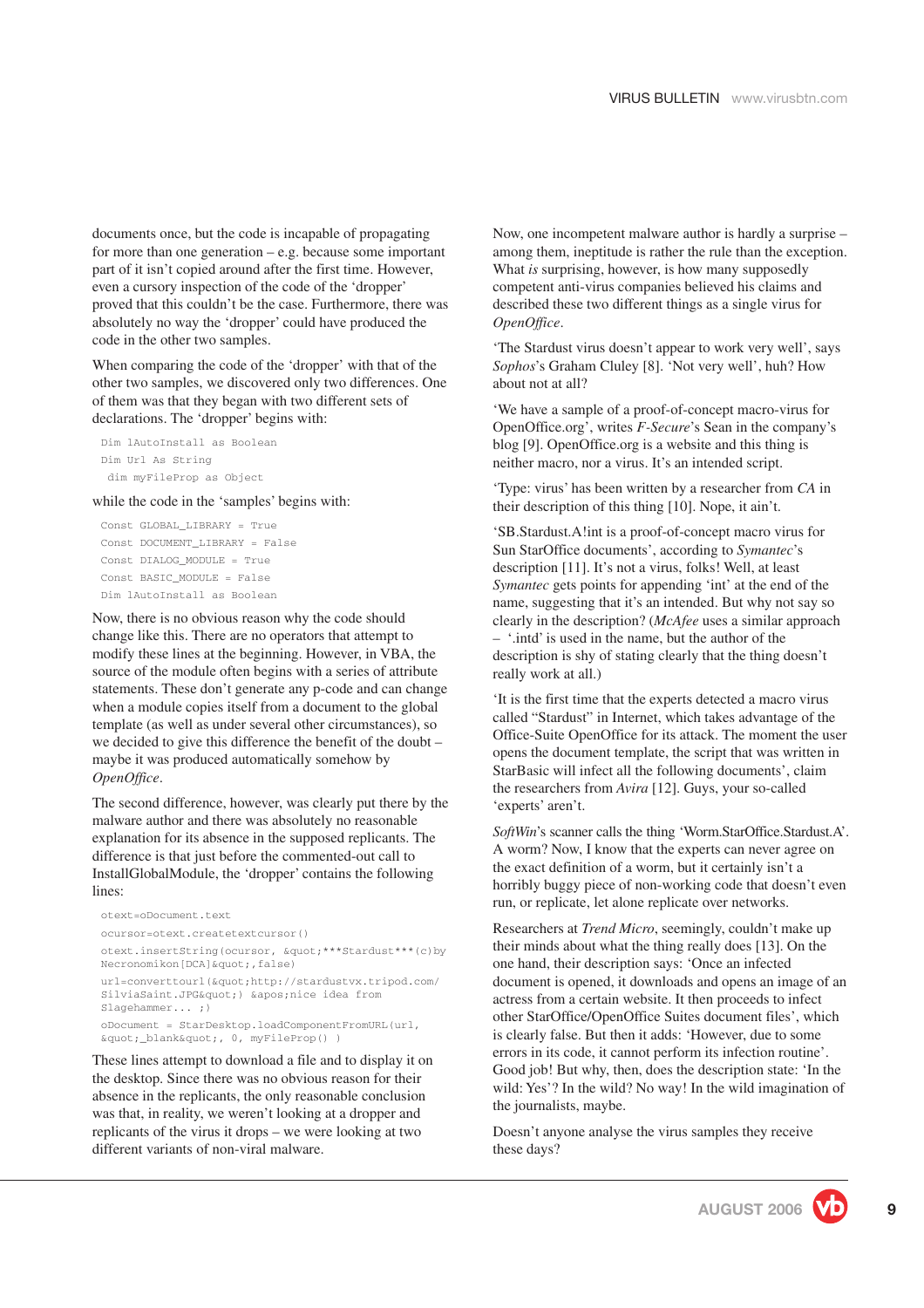And that's just the anti-virus companies – the ones that are supposed to know better. What can we say about the popular computer press that has never been distinguished with competence in this (or, for that matter, any other) area? As anticipated, *PCWorld*, *ZDNet*, *News*.*com*, *InfoWorld*, and all the rest have jumped on the 'Stardust virus lands on *OpenOffice*' bandwagon.

In fact, even the official response of OpenOffice.org to this 'threat' [\[14\]](#page-10-0) refers to it as a virus. Although the statement reads: 'technically, it is not even a virus, as it is not self-replicating', it also goes on to say 'with OpenOffice.org's default settings, it cannot spread without user intervention'.

Folks, the only kind of user intervention that would make this thing spread would be taking the module it resides in and copying it manually elsewhere. But, with that kind of user intervention, even the 'Hello world' macro is a virus. One would have hoped that at least the guys at OpenOffice.org are capable of reading and understanding StarBasic – but apparently not.

#### **STAGE THREE**

At this stage, a private communication [\[15\]](#page-10-0) from Gabor Szappanos turned my attention to the fact that the author of this malware seems to have borrowed the InstallGlobalModule subroutine from a publicly available package of macros [\[16\]](#page-10-0).

Indeed, if you look inside this package, you will find not only the InstallGlobalModule subroutine but also implementations of the missing InstallGlobalModule2 and DoesModuleExist. It became clear that the author of the thing had found this library, and had worked out that it seems to have the ability to copy modules from place to place, but that he had been unable to understand how it works exactly, and why.

The malware author has tried to copy the relevant parts from the library, but since he was unable to determine which parts are relevant and how they are supposed to be used, he has messed up. Badly. Being an impatient kid, however (aren't they all?), he has rushed to send his creation to all the anti-virus companies in order to get his 15 minutes of fame. And he has received more fame than he deserved, mostly due to the incompetence of the popular media and of said anti-virus companies.

But, apparently, the author of this malware had a nagging feeling that his creation wasn't quite perfect (to say the least). So, he continued to 'improve' it and has released yet another (third) variant. Unfortunately, he forgot, once again, to test whether the thing actually works – or at least to read

the documentation of StarBasic – because the third variant is again an intended.

The main difference this time is that the author has also lifted the function DoesModuleExist from the public macro library mentioned above. He has also changed all calls to InstallGlobalModule2 to just InstallGlobalModule – because he still hasn't taken the former subroutine from the macro library. Unfortunately, these calls are all inside a subroutine named InstallGlobalModule too – which would normally lead to infinite recursion and a crash. If that subroutine was called at all, that is. Because it isn't. There isn't even a commented-out call – nothing at all.

#### **THE NAME OF THE WEED**

So we still don't have any viruses for *OpenOffice*, no matter what the hysterical media and the incompetent anti-virus companies are claiming. Still, we do have some malware for it (three intended variants), so we needed a name for the platform in the CARO Malware Naming Scheme, as well as a family name for the trinity of variants.

Strictly speaking, StarBasic is a script – not a macro language, since it is just ASCII text and is not tokenized or compiled in any way. So, we felt that StarBasicScript (or SBS for short) would be the proper platform name. However, in the name of brevity, we decided to use just StarBasic (or SB for short) instead.

As for the family name, there were proposals for 'Bulldust' or 'Dustar', but the name 'Stardust' – picked by the malware author – was so widely hyped by the media, that we decided to go with it, in order to avoid additional naming confusion.

So, the full names of the three variants are:

intended://StarBasic/Stardust.A

- intended://StarBasic/Stardust.B
- intended://StarBasic/Stardust.C

#### **CONCLUSION**

*OpenOffice* is a virusable platform – it is perfectly possible to write a virus for it. At the time of writing this article (June 2006), there were only three non-working attempts at a virus written by somebody who obviously has more time than brains.<sup>1</sup>

Considering this, we would suggest that 'Necronomikon' changes his handle to 'Necromoron' – from the Greek necros ('dead' – as in 'brain-dead') and the English moron ('dolt'). We feel that the latter handle reflects his mental abilities more aptly.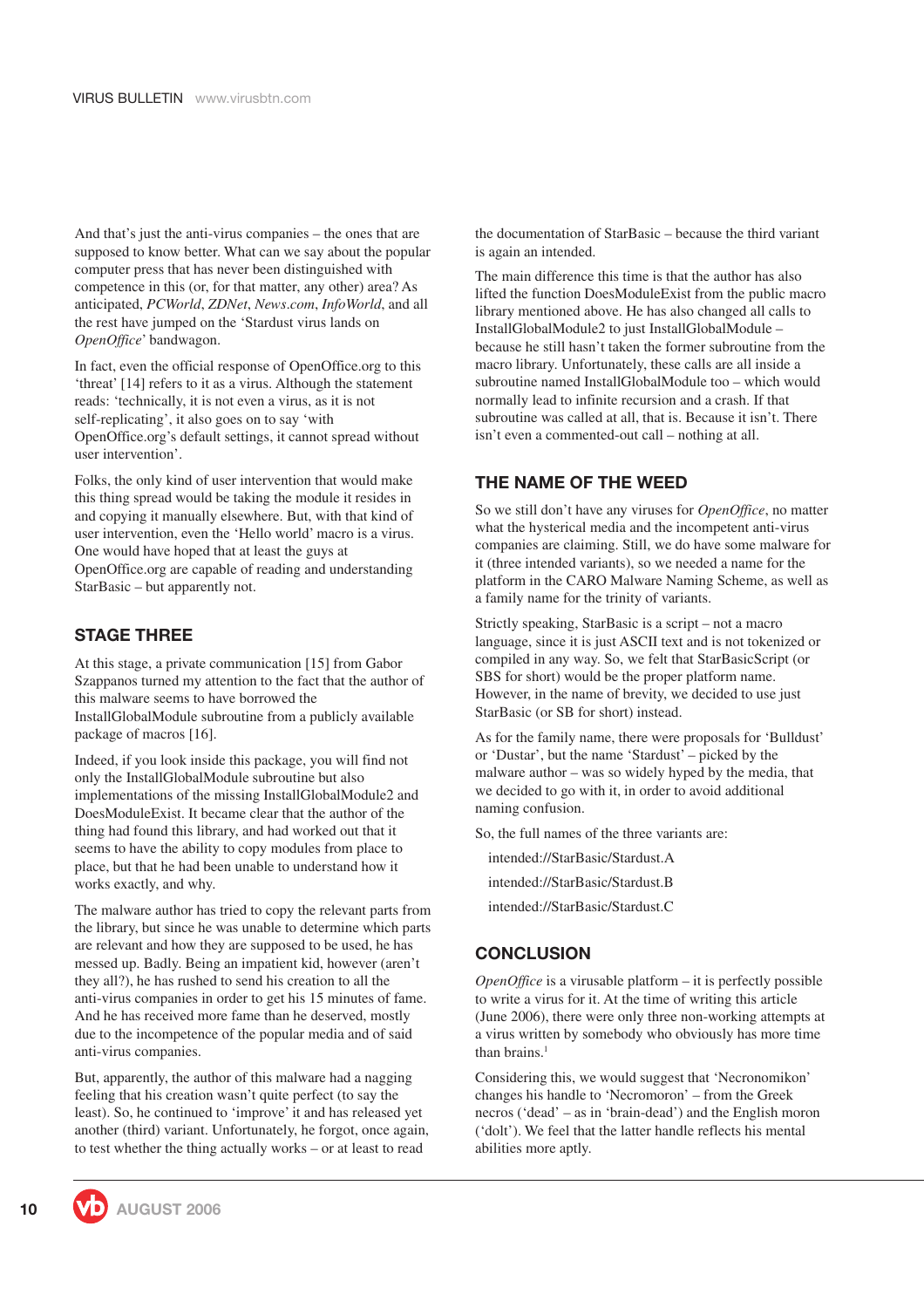#### <span id="page-10-0"></span>**REFERENCES**

- [1] Stardust a macro curiosity. [http://www.viruslist.com/en/](http://www.viruslist.com/en/weblog?weblogid=187738337) [weblog?weblogid=187738337](http://www.viruslist.com/en/weblog?weblogid=187738337).
- [2] StarOffice FAQ, Question #13, available from [http://www.sun.com/software/star/staroffice/faqs/](http://www.sun.com/software/star/staroffice/faqs/technical.jsp#q_13) [technical.jsp#q\\_13.](http://www.sun.com/software/star/staroffice/faqs/technical.jsp#q_13)
- [3] Current Status of the CARO Malware Naming Scheme, available from [http://www.people.frisk](http://www.people.frisk-software.com/~bontchev/papers/naming.html)[software.com/~bontchev/papers/naming.html.](http://www.people.frisk-software.com/~bontchev/papers/naming.html)
- [4] Bontchev V. The Three Faces of VBA Part 2. Virus Bulletin, February 2005, pp. 4–6.
- [5] Rautiainen S. OpenOffice Security. Proceedings of the 13th Virus Bulletin Conference, 2003, pp. 51–57.
- [6] Raiu C. Kasperksy Lab. Personal communication.
- [7] FitzGerald N. Personal communication.
- [8] First virus for StarOffice poses no serious threat. [http://www.sophos.com/pressoffice/news/articles/](http://www.sophos.com/pressoffice/news/articles/2006/05/stardust.html) [2006/05/stardust.html.](http://www.sophos.com/pressoffice/news/articles/2006/05/stardust.html)
- [9] OpenOffice and Ziggy Stardust. [http://www.f-secure.com/weblog/#00000893.](http://www.f-secure.com/weblog/#00000893)
- [10] [http://www3.ca.com/securityadvisor/virusinfo/](http://www3.ca.com/securityadvisor/virusinfo/virus.aspx?id=56047) [virus.aspx?id=56047.](http://www3.ca.com/securityadvisor/virusinfo/virus.aspx?id=56047)
- [11] [http://www.symantec.com/avcenter/venc/data/](http://smallbiz.symantec.com/security_response/writeup.jsp?docid=2006-053116-2722-99&tabid=2) [sb.stardust.a!int.html.](http://smallbiz.symantec.com/security_response/writeup.jsp?docid=2006-053116-2722-99&tabid=2)
- [12] OpenOffice is vulnerable Avira warns against the first macro virus. [http://www.avira.com/en/](http://www.avira.com/en/security_news/openoffice_is_vulnerable_-_avira_warns_against_the_first_macro_virus.html) [security\\_news/openoffice\\_is\\_vulnerable\\_-](http://www.avira.com/en/security_news/openoffice_is_vulnerable_-_avira_warns_against_the_first_macro_virus.html) [\\_avira\\_warns\\_against\\_the\\_first\\_macro\\_virus.html.](http://www.avira.com/en/security_news/openoffice_is_vulnerable_-_avira_warns_against_the_first_macro_virus.html)
- [13] XML\_DUSTAR.A. [http://www.trendmicro.com/](http://www.trendmicro.com/vinfo/virusencyclo/default5.asp?VName=XML_DUSTAR.A) [vinfo/virusencyclo/](http://www.trendmicro.com/vinfo/virusencyclo/default5.asp?VName=XML_DUSTAR.A) [default5.asp?VName=XML\\_DUSTAR.A.](http://www.trendmicro.com/vinfo/virusencyclo/default5.asp?VName=XML_DUSTAR.A)
- [14] Statement on the Proof of Concept Macro Virus. [http://www.openoffice.org/press/statement-proof-of](http://www.openoffice.org/press/statement-proof-of-concept-virus.html)[concept-virus.html.](http://www.openoffice.org/press/statement-proof-of-concept-virus.html)
- [15] Szappanos G. VirusBuster. Personal communication.
- [16] Library Installer. [http://kosh.datateamsys.com/](http://kosh.datateamsys.com/~danny/OOo/Experiments/obsolete/LibraryInstaller-2004-03-09-01.sxd) [~danny/OOo/Experiments/obsolete/LibraryInstaller-](http://kosh.datateamsys.com/~danny/OOo/Experiments/obsolete/LibraryInstaller-2004-03-09-01.sxd)[2004-03-09-01.sxd.](http://kosh.datateamsys.com/~danny/OOo/Experiments/obsolete/LibraryInstaller-2004-03-09-01.sxd)

#### **FOOTNOTE**

<sup>1</sup>*While this article was being prepared for publication, a real working virus for the OpenOffice platform appeared – SB/Starbugs.A. It is written by a different, less inept virus writer and works under all OpenOffice applications that can run StarBasic.*

# 2006 **VB2006 MONTRÉAL**

# **11–13 OCTOBER 2006**

Join the *VB* team in Montréal, Canada for *the* anti-virus event of the year.

- **What:** Three full days of presentations by world-leading experts
	- User education
	- Forensics
	- Automated analysis
	- Botnets
	- Spam trends/filtering techniques
	- Phishing
	- Mobile phone malware
	- Unix malware
	- Macintosh malware
	- Fraud detection
	- Corporate case studies
	- CME
	- Networking opportunities
	- Full programme at [www.virusbtn.com](http://www.virusbtn.com/conference/vb2006/programme/index.xml)
- **Where:** The Queen Elizabeth hotel, Montréal, Canada
- **When:** 11–13 October 2006
- **Price:** Special *VB* subscriber price \$1595

#### **BOOK ONLINE AT [WWW.VIRUSBTN.COM](http://www.virusbtn.com/conference/register/index.xsp?)**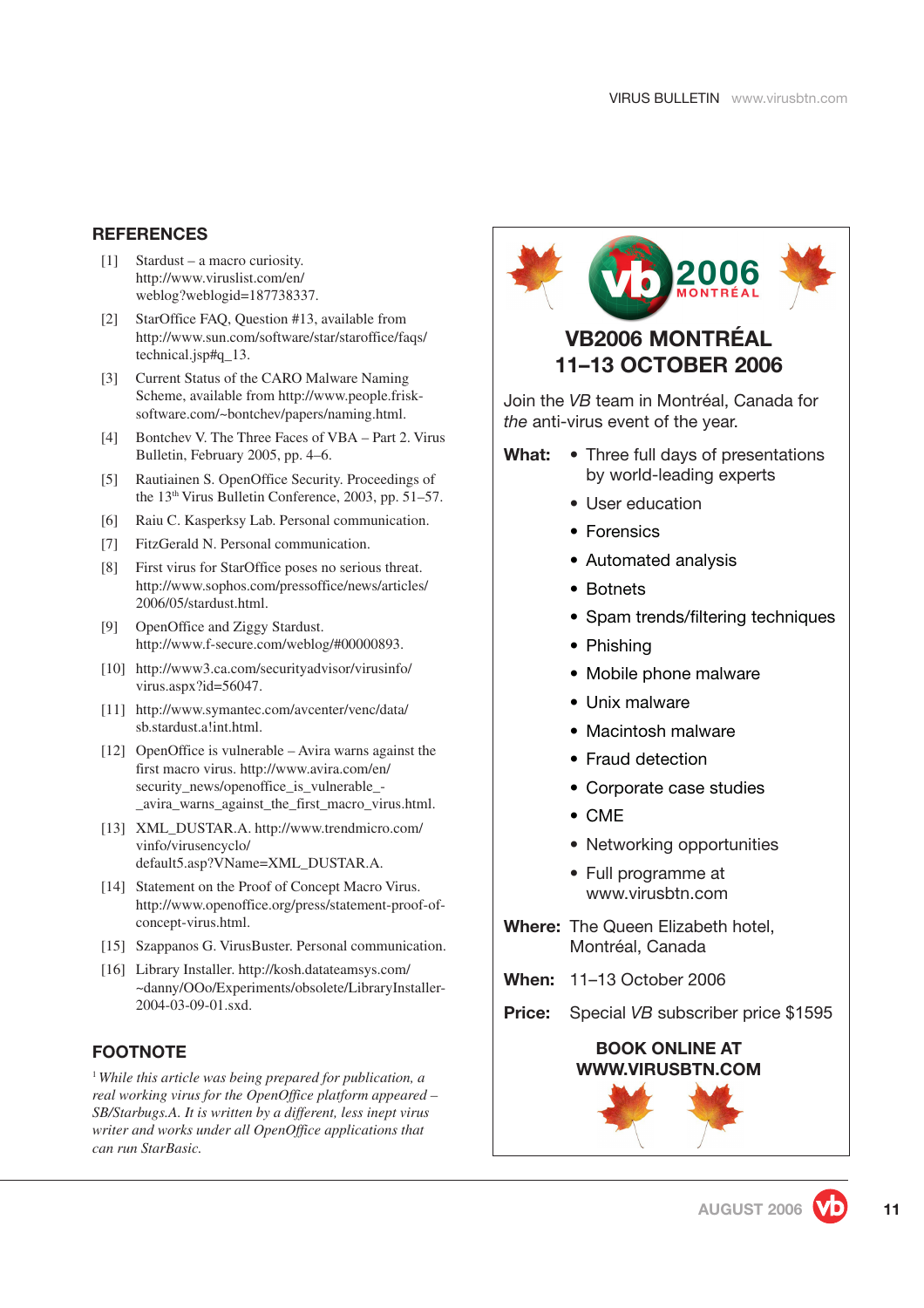# <span id="page-11-0"></span>**FEATURE**

## **DIAL M FOR MALWARE**

*Tomer Honen and Alexey Lyashko* Aladdin Knowledge Systems, Israel

Not so long ago our parents were telling us not to sit too close to the television set. Today, kids are watching music videos on their cell phones, with their eyes two inches away from the screen. When we were kids, we sent notes to each other in class and risked being thrown out of the lesson if caught. Today, children send each other SMS messages and no one's the wiser.

Many of us are concerned about our health and our privacy, yet we carry around devices that expose us to radiation (some say harmful, some say mundane) and which allow third parties to triangulate our position in the world and listen remotely to everything we say – yes, even if the phone is turned off.

Only a few years ago, mobile phones were just what their name implied – phones that could be carried around and which could receive calls anywhere, even while the user was away from home (they also looked like and weighed as much as miniature freezers, but that's beside the point).

Today, many of these devices incorporate a stills camera, a camcorder and a satellite navigation system, and can run games and other utilities – one application can even handle phone calls [\[1\]](#page-13-0)! Many of today's mobile phones use a complex operating system capable of accomplishing various tasks; in fact, some mobile devices are primarily PDAs (Personal Digital Assistants). The ability to handle phone calls is merely a secondary feature.

#### **THE PRICE OF POPULARITY**

The *Symbian* operating system is to mobile phones what *Windows* is to PCs. It is one of the most common operating systems for these platforms and as such it enjoys a wide variety of commercial and free open-source applications that are developed daily. This popularity, however, does not come without its share of problems, namely viruses. Since a virus writer's goal is to infect as many targets as possible, the *Symbian* OS is the most obvious mobile platform for virus development.

While the current number of viruses developed for this platform is far from staggering – a little over 220 in all (compared to tens of thousands of viruses targeting PCs), one must bear in mind that the technology is still young and the more advanced mobile phones are still quite expensive. However, experts predict that the coming years will see a substantial increase in mobile phone sales. According to *Gartner*, during the first quarter of 2006 an astounding total of 224 million units were sold around the world, an increase of 23.8% from the same period last year. Based on their predictions, close to a billion units will be sold by the end of this year!

#### **PROPAGATION**

At the present time there is little innovation among the threats targeting mobile phones. Of the 220-odd viruses out there, only a few are completely original. The rest simply keep reusing and recompiling the same code over and over again.

The first viruses of this kind used Bluetooth as their main method of propagation. While the technology offered a quick and a relatively anonymous way of transmitting viruses to others, it relied on these users being moderately close to one another – usually up to 10 metres (providing there were no obstacles along the way).

While Bluetooth is still used sporadically by malware, today most threats are downloaded directly from the Internet or sent manually by malicious users. A few threats use MMS (Multimedia Messaging Service), which is similar to email in that it allows users to send out all types of files, not just plain text. In fact, viruses that are capable of sending themselves via MMS enjoy the same advantages as those that spread by email, which means they have the ability to send many copies of themselves to other users, thus propagating constantly. Add to this the fact that most people using MMS-capable devices do not have any anti-virus protection and you have a potential epidemic.

Mobile phones, however, are not completely exposed as they are devices that use one of a handful of available solutions. These are similar to desktop-based anti-virus programs. Provided that users keep updating the software's database with the latest mobile phone virus signatures, they will be safe. However, this solution could be problematic for some users.

For one, such applications take up valuable memory. Even PC-based anti-virus solutions can prove cumbersome for some desktop computers. On a mobile phone, where memory is quite limited to begin with, this issue is more obvious. In addition, while many PCs can stay online virtually indefinitely and receive all the updates they require as soon as they are available, mobile devices cannot; maintaining an Internet connection can be expensive. Even if that is not a problem, the level of radiation generated by these devices over long periods of operation may be troubling to some. This makes updating the installed anti-virus solution regularly a chore – and a costly one at that. Users are likely to remain unprotected from new threats for quite a while before a solution is applied.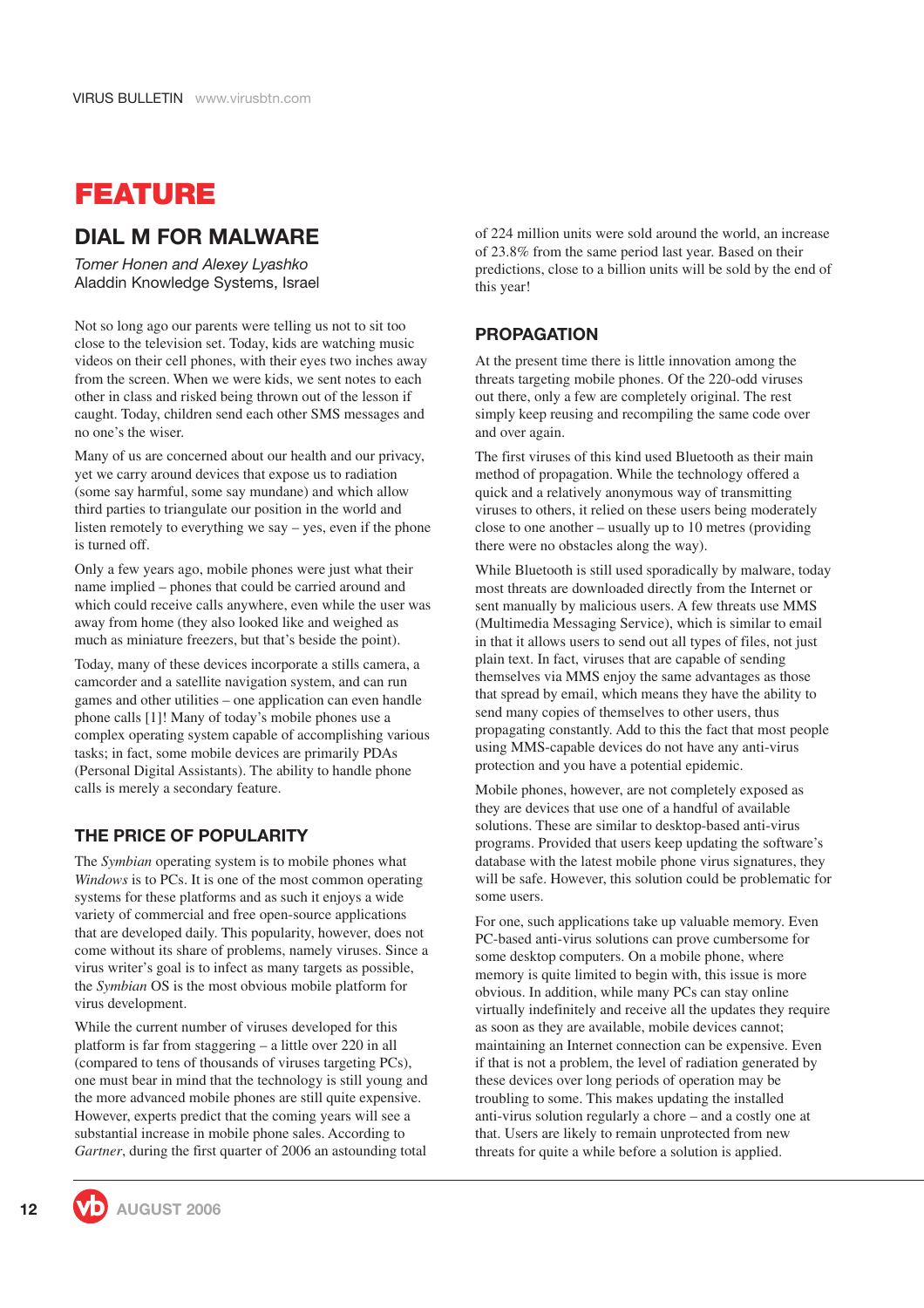When dealing with viruses one has to be protected around the clock; in many cases an MMS virus is likely to reach users faster than its remedy simply because it is independent of any user interaction. But why stop there? Any mobile phone capable of connecting to the Internet is exposed to numerous risks other than viruses – such as phishing attacks, spam and even spywar[e \[2\].](#page-13-0)

Will the current generation of mobile phone anti-virus solutions be able to protect users from all of these threats? Highly unlikely.

#### **THE THREAT**

As mentioned above, despite the fact that there are quite a few types of *Symbian* malware out there, they can be separated roughly into around five or six families, each using very similar source code (in terms of structure and functions). When a current generation of mobile malware is installed on a victim's mobile device, it starts sending copies of itself to all the contacts it can find. It may also send private information found on the system. Of course, another unwanted effect of the virus is that the user's monthly bill from the cellular service provider may be quite substantial as well.

A good example of more generic, but potentially damaging mobile malware is Comwarrior. This virus targets *Symbian* OS-based mobile devices and demonstrates all of the above behaviours. It also distributes itself via MMS. In addition, it has Bluetooth spreading capabilities which it uses to infect devices located nearby. It is usually quite a common practice to include two or more types of virus in the same SIS package [\[3\]](#page-13-0). Upon execution, one of the dropped viruses will be responsible for distribution via Bluetooth, another via MMS, while the third executes a damaging payload, etc.

There are several proofs of concept that are able to distribute themselves across different platforms. The well-known Crossover virus is able to replicate itself between the *Pocket PC* and the *Windows* operating system, for example. Although malware like this has not been met in the wild yet, the door has been opened and it can only be a matter of time before real malware of this kind, not just a 'lab-virus', is released to the world. While the previous example may not specifically affect mobile phones using the *Symbian* OS, a cross-platform virus is feasible for these devices as well.

It all comes down to a popularity contest of sorts. As soon as mobile phones become more common (one billion units a year sounds about right) they will draw the attention of more and more malicious code writers looking for a challenge – or worse, profit.

The full potential of malware targeting mobile devices has not yet been realized – we probably have not even seen the tip of the iceberg. The next threat could create the following scenario: Ed, an employee at a high-tech company receives an MMS with an attached SIS package while on the way home from work. The text message claims that the file is a critical system update, a freeware game, or anything else that could coax a user to run the application. He can't reject the opportunity to install some free software or a critical update on his system – especially in an age where many users are not aware of such threats (that receive nearly no media attention at all).

Once the program has been installed, Ed sees no difference in the device's behaviour. Meanwhile, however, personal data such as his contact list, organizer records etc. is being collected. This could also include photos taken with the device's camera when Ed, his wife and their kids were on vacation, or work-related documents and SMS messages.

Current generation *Symbian* threats can already perform some of these actions, so let's take it a step further: when Ed finally gets home, he says 'hi' to the family and then connects to his office PC, since he forgot to answer a few emails. He places his mobile phone on its cradle to synchronize messages with his PC's email applications. This is where things get interesting; the virus detects the connection to Ed's PC and carries out the rest of its payload. It drops several files onto the PC without Ed's knowledge and executes them in the background. Ed's computer can now be infected by spyware, a backdoor trojan or some other malicious program that may eventually find its way to his PC at work.

Although this is a fictional scenario it is not far-fetched and could actually happen, at least theoretically. Only time will tell. Right now mobile phones are becoming more and more advanced. We are not too far from the day where mobile threats will be as sophisticated as their PC counterparts.

Surprisingly enough, one does not have to look far to find a solution that would protect users against this kind of threat: a suitable solution is already used by ISPs to protect PC users.

#### **THE BEST OF BOTH WORLDS**

Since desktop anti-virus solutions do not provide complete protection against online threats, many corporate networks employ a firewall to block illegal intrusion attempts. Many also install gateway content security solutions that are capable of scanning traffic as it is downloaded, thus complementing both the firewall and the desktop anti-virus and providing a much better chance of avoiding malware altogether.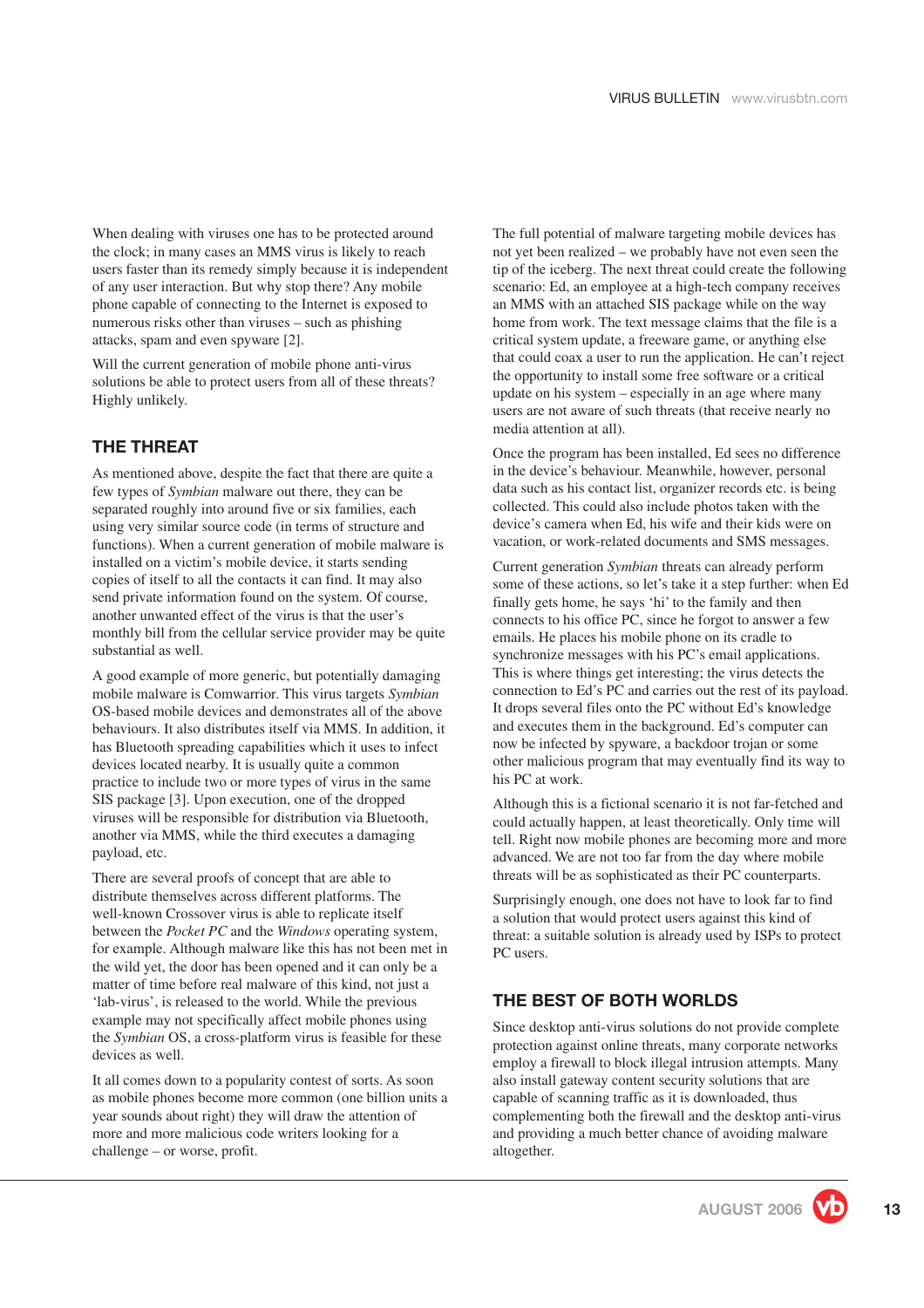<span id="page-13-0"></span>The first two solutions can usually be installed by experienced users or technicians and both can easily be downloaded from the Internet, sometimes free of charge (albeit with reduced functionality – which should still be enough for many users). However, gateway content security requires a lot of resources. It requires certain specialised equipment, an expensive application and – most importantly – constant supervision by an experienced system administrator. For the average user this is not a reasonable solution.

A desktop-based anti-virus solution is usually the most common, affordable solution. However, the human is the weak link in the chain here as few users actually bother to update their software regularly. Many users would like to know that their systems are protected without the hassle involved with micro-managing the program.

A growing trend among Internet Service Providers (ISPs) helps such users protect themselves better by eliminating the need for constant human interaction. These ISPs provide users with their own gateway-like filtering system that requires no maintenance on the user's part.

Simply put, the system scans content as it is downloaded by the user. Malicious content is blocked before it can cause any harm and the user is informed about the situation by a message displayed in the Internet browser's window. For a small monthly fee users can be certain that they are protected against all Internet-borne threats without being bothered by daily updates, obscure threat alerts and various software issues. Desktop anti-virus solutions can then be used solely for the purpose of scanning CDs, flash drives and other portable media which cannot be scanned by the ISP's gateway filtering. From the user's point of view, this is a simple, yet highly effective solution.

Why not do the same for mobile phones then?

This realization has spurred a new trend among mobile phone service providers – gateway content security for their customers. In a similar manner to the solution described above, the gateway's content security takes place between the Internet and the service provider's network.

While this system complements the device-based solution, the provider's solution offers much more than simply blocking viruses. In fact, why not block phishing, spam, PC malware and spyware altogether? While the latter two threats do not (yet) pose a direct threat to the mobile device itself, they may be transferred to a PC at a later stage and cause much havoc.

#### **THEN AND NOW**

Computer history is filled with naysayers, be they those who say that 'there is a world-market for maybe five

computers' (Thomas Watson, Chairman of IBM, 1943) or the few individuals who proclaimed there was no way viruses could propagate by email (usually computer virus experts responding to users' fears over the Good Times hoax [4] around 1994).

It is easy to dismiss mobile viruses for so many reasons; the relatively low propagation of the threats and their simplicity from a technical standpoint, the low availability of high-end devices and the seemingly minimal damage current-generation mobile viruses can inflict upon unprotected users. The truth is that similar things were said about computers and computer viruses. There is no such thing as overkill when dealing with malicious content and the old cliché of 'better to be safe than sorry' is always applicable in this case.

When updated regularly, device-based anti-virus solutions provide excellent protection against the few known threats that are currently in the wild (in active propagation). But for all other threats, from those that started circulating before you had a chance to get that latest update to those threats that target your PC, a gateway solution at the service provider's end is, in many cases, as essential as the service itself.

#### **END NOTES**

- [1] This article was written by two individuals who own (or are owned by) such infernal devices.
- [2] Spam and spyware are already a growing problem affecting mobile phones users.
- [3] SIS packages are files similar to executable installers on the PC. The have a certain list that instructs them where to extract each and every file located in the package.
- [4] Many consider the Good Times (or Goodtimes) virus-warning hoax as a precursor to self-replicating worms that started propagating only a year later. The description of this 'virus' is strangely similar to the Melissa worm and similar threats. More information is available at [http://en.wikipedia.org/wiki/](http://en.wikipedia.org/wiki/Goodtimes_virus) [Goodtimes\\_virus](http://en.wikipedia.org/wiki/Goodtimes_virus).

[*Symbian threats will be discussed in detail at this year's Virus Bulletin conference (VB2006): [Dr Vesselin Bontchev](http://www.virusbtn.com/conference/vb2006/abstracts/Bontchev.xml) [will look at the problems associated with Symbian malware](http://www.virusbtn.com/conference/vb2006/abstracts/Bontchev.xml) classification, and [Robert X Wang will take 'a deep look](http://www.virusbtn.com/conference/vb2006/abstracts/Wang.xml) [into Symbian threats'.](http://www.virusbtn.com/conference/vb2006/abstracts/Wang.xml) VB2006 takes place 11–13 October 2006 in Montréal, Canada. The full conference programme, including abstracts for all papers, and online registration can be found at [http://www.virusbtn.com/conference/.](http://www.virusbtn.com/conference/vb2006/index)*]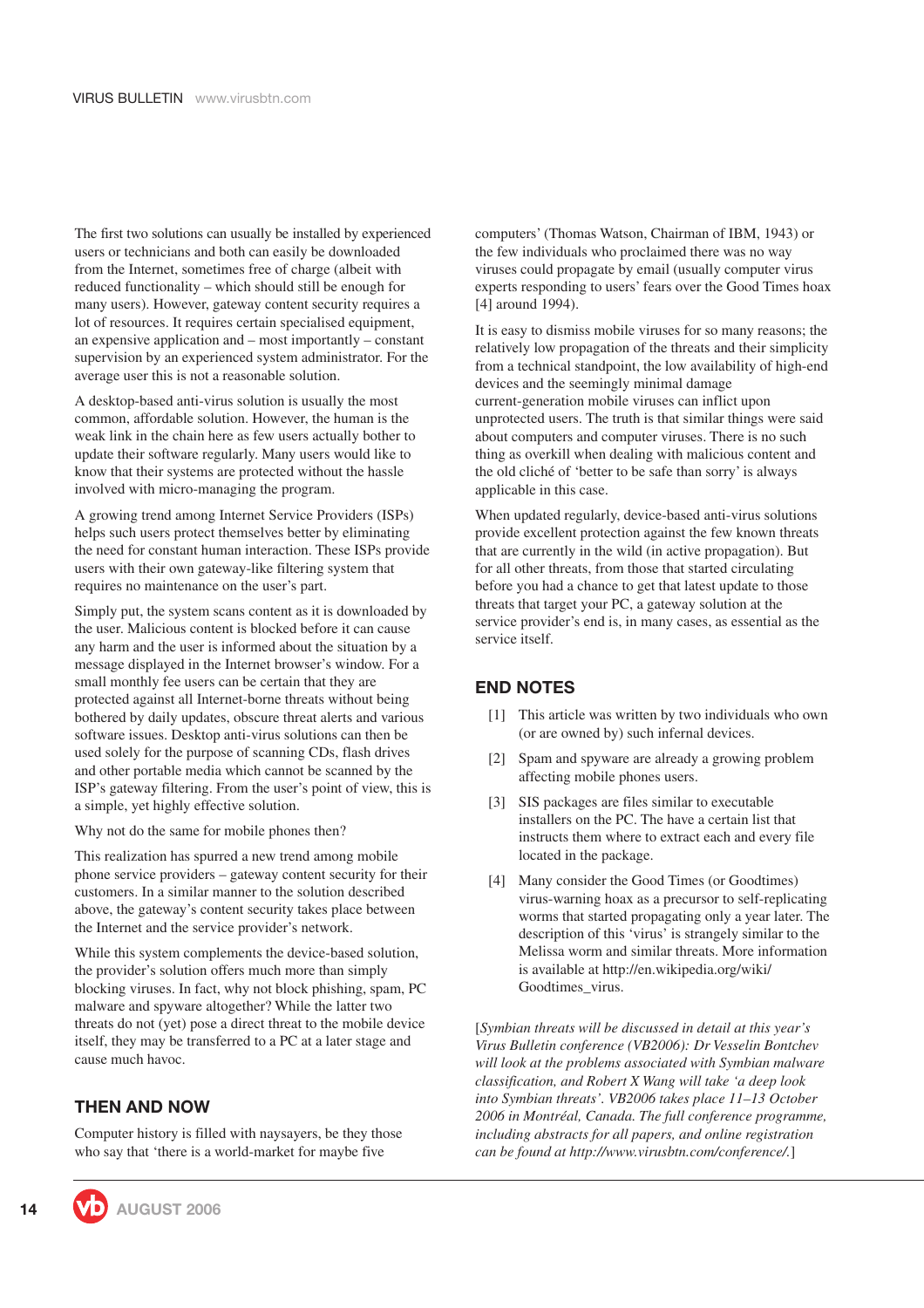# <span id="page-14-0"></span>**COMPARATIVE REVIEW**

#### **NOVELL NETWARE 6.5**

*John Hawes*

The previous incumbent in this post, Matt Ham, made no secret of his opinion of the *NetWare* operating system and the anti-virus products available for it. Though he left the job exactly one month before the review schedule came back round to *Novell*'s network operating system, this may be mere coincidence. Faithfully following the test timetable laid down before my arrival, I resolved to ignore Matt's cynicism and approach the task with an open mind. Wide-eyed and full of wonder, with the prospect of making friends with the gaggle of strange new AV products before me, I headed into the lab.

#### **PRODUCTS, TEST SETS AND PLATFORMS**

One of my first tasks for *VB* was to issue a call for products and to announce deadlines for this test. I chose the date of my first day in the job, 3 July 2006, as the vendors' final chance to submit products and virus data updates, with the WildList deadline a few days earlier; as a result, the In the Wild (ItW) test set was compiled using the April 2006 WildList.

Fortunately for me as much as for the submitted products, there were comparatively few new viruses to add to the test set; while quite a few fell from the list, only around 30 had been added since the *VB* collection was last updated. Along with the handfuls of W32/Mytob and W32/Bagle variants, there were a few variations of W32/Feebs and W32/Lovgate, as well as some names that were new both to me and the list – W32/Nugache, W32/Gurong and W32/Rontokbro are yet more mass-mailing worms with some file-sharing exploitation and backdoor functionality thrown in.

I was also thankful that, for this educational first stab at running *VB*'s comparative testing, a fairly limited selection of products was submitted. I knew practically nothing about most of these products – most of their names and reputations were familiar only from previous reviews in this very publication. As the products arrived, in the form of zipped email attachments, links to FTP sites or descriptions of CDs stashed somewhere deep in the *VB* test lab, I could only wonder what delights and horrors lay ahead of me.

The test machine setup gave me my first real challenge – one in which I quickly conceded defeat. The current version of *NetWare*, 6.5, with the latest Consolidated Support Pack, number 5, is also known as *Novell Open Enterprise Server* (with the support pack renumbered 2). My hopes that the installation CD with the support pack pre-applied would install happily on the shiny new hardware in the test lab

evaporated quickly, when it decided it could not begin to cope with the hardware configuration or components. With time pressing, I decided to avoid fiddling about with drivers and such, and installed instead on older, more standard machines, using more powerful hardware for clients. These ran *Microsoft Windows XP Professional SP2*, with *Novell*'s *Client 4.91 SP2* installed. This compromise meant that the *NetWare* servers were running rather close to the minimum permitted RAM, but they seemed to handle it without complaint.

With products gathered, test collections in place and all the machines happily networking and reimaging, I was ready to commence testing.

#### **CA eTrust v7.1 for NetWare (InoculateIT engine 23.72.00, 23.72.57)**

| <b>ItW Overall</b>          | 100.00% | <b>Macro</b>       | 99.72% |
|-----------------------------|---------|--------------------|--------|
| ItW Overall $(o/a)$ 100.00% |         | Macro (o/a)        | 99.72% |
| <b>Standard</b>             | 99.82%  | Polymorphic 99.89% |        |

Opting to run through the products alphabetically, I started with *CA*'s offering – perhaps an unfortunate decision as it proved the most time-consuming product to test. Installation of the *NetWare* product took the form of a *Windows* installer, with a simple and fairly helpful GUI taking me through the steps of selecting the target machine and the components to install. Updating was a little more old-school, with a selection of virus data and engine updates copied onto the server manually, overwriting the existing files and requiring a simple unload and reload of the software to be picked up (I later discovered a more sophisticated approach was also available).

Once up and running, I found the interface on the *NetWare* console fairly intuitive, with the top half of the screen displaying status and statistical information, and a menu of options below. A scan of the test set was easily set up and initiated, although there was no option to browse files or save paths. The scan presented me with a screen showing nothing but the path being scanned and the number of files processed, incremented in hundreds. Results finally appeared at the end of the scan, and were written to a log with much of the information about the scan crammed into the lengthy filename.

As I came to the on-access test I ran into trouble. While the console interface allowed me to stop and start real-time scanning, and to examine the status (opening a new screen showing numbers and categories of files scanned and infections found), there seemed to be no way of configuring the scanner's behaviour. The default settings were to 'cure' infected files, with no obvious form of logging. Resorting to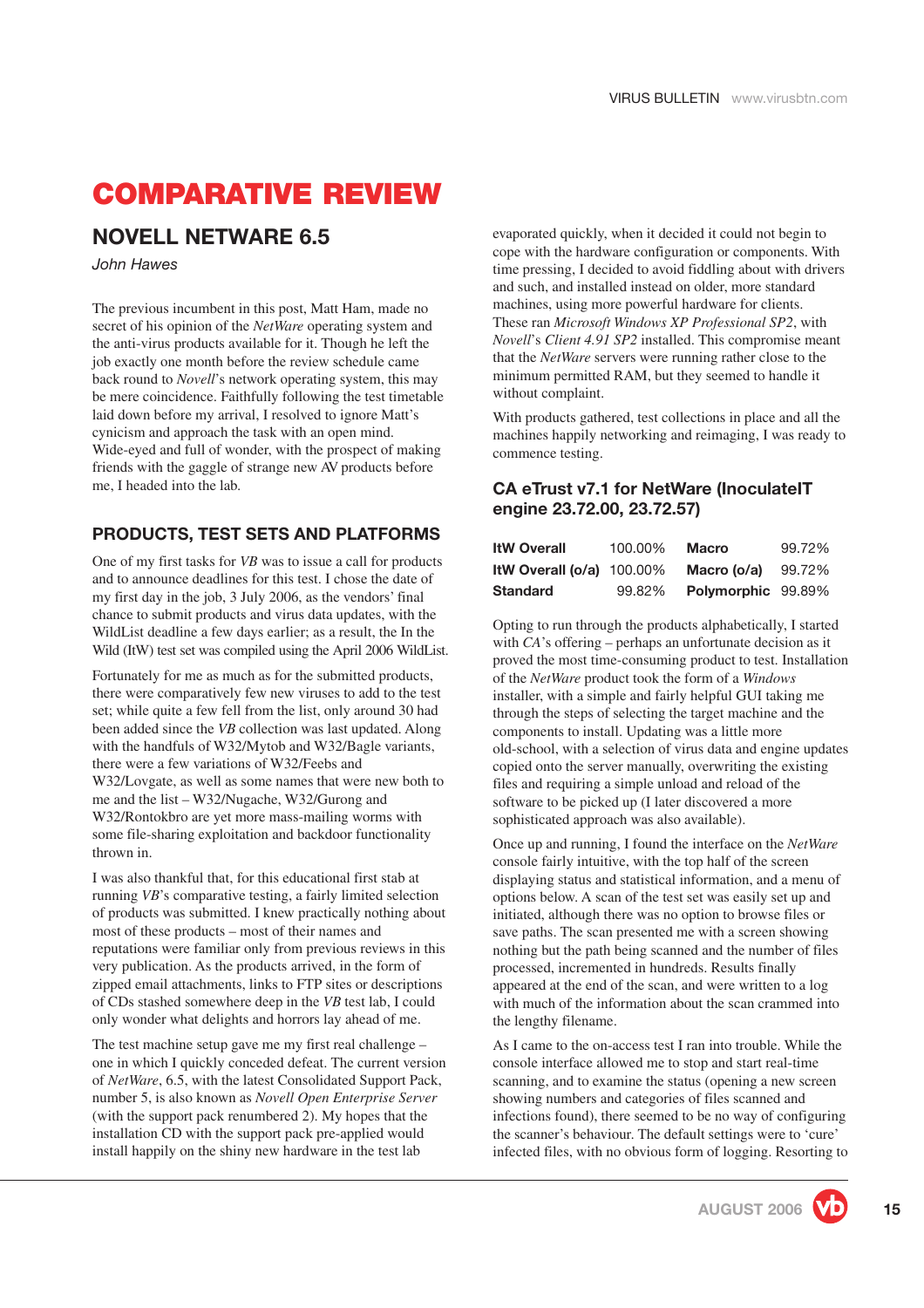|                                |                         | <b>ItW</b>    |                         | <b>Macro</b>  | Polymorphic             |               |                         | <b>Standard</b> |
|--------------------------------|-------------------------|---------------|-------------------------|---------------|-------------------------|---------------|-------------------------|-----------------|
| <b>On-access tests</b>         | <b>Number</b><br>missed | $\frac{0}{0}$ | <b>Number</b><br>missed | $\frac{0}{0}$ | <b>Number</b><br>missed | $\frac{0}{0}$ | <b>Number</b><br>missed | $\frac{0}{0}$   |
| <b>CA eTrust (InoculateIT)</b> | 0                       | 100,00%       | 16                      | 99.72%        | 1                       | 99.89%        | $\overline{4}$          | 99.51%          |
| <b>CA eTrust (Vet)</b>         | $\bigcap$               | 100,00%       | 12                      | 99.82%        | 1                       | 99.95%        | 3                       | 99.84%          |
| Doctor Web Dr. Web             | $\circ$                 | 100,00%       | $\circ$                 | 100.00%       | $\circ$                 | 100.00%       | 0                       | 100.00%         |
| <b>ESET NOD32</b>              | 0                       | 100,00%       | $\bigcirc$              | 100.00%       | 0                       | 100.00%       | $\bigcirc$              | 100.00%         |
| <b>Kaspersky Anti-Virus</b>    | 0                       | 100,00%       | $\circ$                 | 100.00%       | 0                       | 100.00%       | $\bigcirc$              | 99.85%          |
| <b>McAfee NetShield</b>        | 0                       | 100,00%       | $\circ$                 | 100.00%       | 0                       | 100.00%       | $\bigcap$               | 100.00%         |
| <b>Norman FireBreak</b>        | $\bigcirc$              | 100,00%       | $\bigcap$               | 100.00%       | 180                     | 91.24%        | 12                      | 99.45%          |
| <b>Sophos Anti-Virus</b>       | 0                       | 100,00%       | 8                       | 99.80%        | 0                       | 100.00%       | 15                      | 99.30%          |
| <b>VirusBuster VirusBuster</b> | $\bigcirc$              | 100,00%       | $\bigcirc$              | 100.00%       | 124                     | 92.59%        | 25                      | 99.14%          |

the manual at this early stage, and browsing through some of *VB*'s previous *NetWare* comparatives, I discovered that configuration could only be effected via an interface on the *Windows* client. This I duly installed, and I found myself faced with a multi-tabbed browser-based 'Threat Management Console' interface. After upping my screen resolution so I could see at least most of the page at once, I navigated my way around some rather baffling pages, and eventually managed to persuade it first to 'discover' and then to control the *NetWare* product. With this hurdle out of the way, I found the interface itself to be fairly easy on the brain.

Testing proceeded without further incident, the product handling the test set quite happily. However, since the *InoculateIT* engine is not the default for the product, it does not qualify for a VB 100% award.

#### **CA eTrust Antivirus v7.1 for NetWare (VET engine 12.06.01 12.06.2285)**

| <b>ItW Overall</b>          | 100.00% | <b>Macro</b>       | 99.82% |
|-----------------------------|---------|--------------------|--------|
| ItW Overall $(o/a)$ 100.00% |         | Macro (o/a)        | 99.82% |
| <b>Standard</b>             | 99.96%  | Polymorphic 99.95% |        |

The default Vet engine, while very slightly slower in the

throughput tests than the alternative provided, achieved marginally better results in the zoo virus detection, and did just as well in scanning the ItW and clean test sets, earning *CA* its VB 100% award. Switching between



the two engines was a simple manoeuvre, involving selecting the appropriate option from a menu; again, while this could be done from the console interface for on-demand scans, the client-based management GUI was required to adjust the on-access component.

#### **Doctor Web Dr.Web for Novell NetWare v4.33.3(.06190)**

| <b>ItW Overall</b>          | 100.00% | <b>Macro</b>               | 100.00% |
|-----------------------------|---------|----------------------------|---------|
| ItW Overall $(o/a)$ 100.00% |         | Macro (o/a)                | 100.00% |
| <b>Standard</b>             | 100.00% | <b>Polymorphic 100.00%</b> |         |

*Dr.Web* proved a much simpler piece of software, with a large number of tiny virus data files and an NLM copied onto the server and loaded. The console screen presented was a rather murky dark-green-on-black, with a small menu in one corner and most of the screen given over to contact details for the company. The menu itself was simple and logical, with ample configuration options, even offering to detect any jokes I may have had on my machine. On-demand scans were accompanied by a highly detailed information screen.

The product flew through the WildList viruses without difficulty, and did well in the zoo collection too; unfortunately, it claimed one of the clean files was infected with 'Trojan.classic' – an issue which, according to the developers, was fixed less than 24 hours after the close of entries for the test, but one which was sufficient to deny *Dr.Web* the coveted VB 100% award this time round.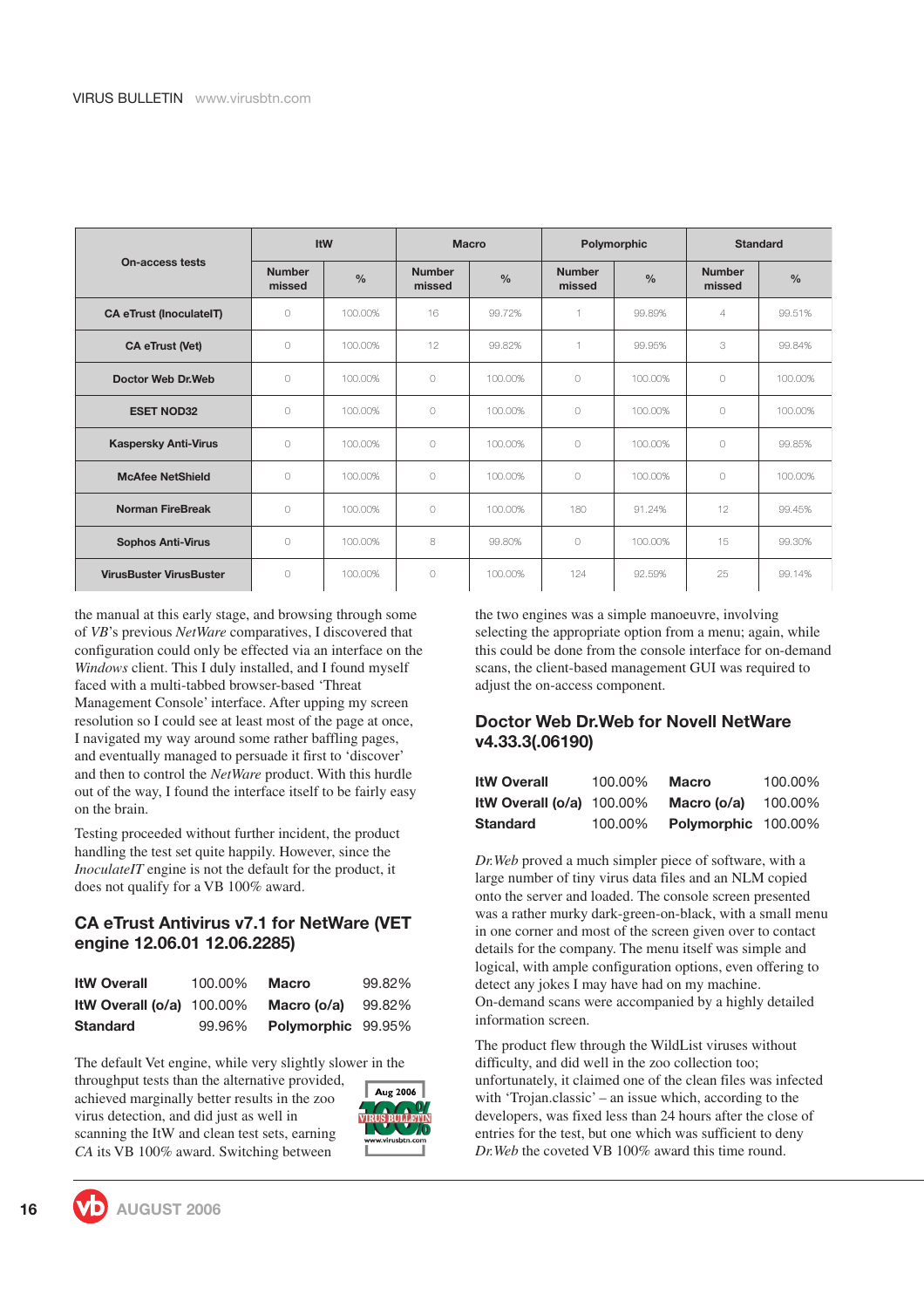#### **ESET NOD32 version 1.1640**

| <b>ItW Overall</b>          | 100.00% | <b>Macro</b>        | 100.00% |
|-----------------------------|---------|---------------------|---------|
| ItW Overall $(o/a)$ 100.00% |         | Macro (o/a)         | 100.00% |
| <b>Standard</b>             | 100.00% | Polymorphic 100.00% |         |

The simplest of the products by far, *NOD32* provided me with only six files, two of which were basic user guides, while a third formed the EULA. The other three files, once copied to the *NetWare* server, provided a command-



line scanner, which merrily zipped through the test set, and an on-access monitor, again with all options passed in as command-line qualifiers. Display and logging were simple and effective, although logs were afflicted with the common problem of truncating long filenames, while speed and detection rates were exceptional.

*NOD32* takes the VB 100% award easily in its stride; the only other flaw I could find was on the help screen, entitled 'NOD32 Antivirus System for Nowell Netware'.

#### **Kaspersky Anti-Virus for Novell NetWare v5.60.01**

| <b>ItW Overall</b>          | 100.00% | Macro               | 100.00% |
|-----------------------------|---------|---------------------|---------|
| ItW Overall $(o/a)$ 100.00% |         | Macro (o/a)         | 100.00% |
| <b>Standard</b>             | 100.00% | Polymorphic 100.00% |         |

*Kaspersky Anti-Virus* is another product installed from the *Windows* client, with standard *Windows* installer dialogues to select server, apply licences etc. Along with the scanner, a ConsoleOne snap-in and web



management tool are offered as optional modules; at least one is required as no control at all is possible from the *NetWare* console. A screen is available on the *NetWare* server, with some statistics and status information, but this is purely for display. The option to add a line to the Autoexec.ncf, causing the product to be loaded on restart of the *NetWare* server, is also offered during the install.

I used the ConsoleOne snap-in which, like all ConsoleOne experiences, tended to suffer moments of extreme slow motion. The snap-in provides tree entries for on-demand, on-access and updating jobs, each with a properties page offering copious configuration options. Scans were simple to set up and run, and the interface fairly intuitive and usable.

With almost total success in the virus scans (the only files missed were in archives, not scanned by default on access to save resources), and no false positives, *Kaspersky* wins yet another VB 100% award.

#### **McAfee NetShield for NetWare v4.6.3**

| <b>ItW Overall</b>          | 100.00% | Macro                      | 100.00% |
|-----------------------------|---------|----------------------------|---------|
| ItW Overall $(o/a)$ 100.00% |         | Macro (o/a)                | 100.00% |
| <b>Standard</b>             | 100.00% | <b>Polymorphic 100.00%</b> |         |

Once again going for the *Windows* installer approach, *McAfee* has opted also to provide its own client-side interface. The installer slowed things down by demanding the Java Runtime Environment be available before it would consent to continue; with this in place, the software for the *NetWare* server and the *Windows* GUI installed quickly and easily.



A console screen on the *NetWare* server provides information but no control other than totally unloading the scanner. The *Windows* GUI requires a password to access it, which brought testing to a halt once more – I wrongly assumed it wanted the password for the *NetWare* server, when in fact it had its own, presumably as some kind of second-line licensing technique.

Once access was gained, tweaking the settings was straightforward and speedy. Scanning over the test sets proceeded without incident, and the *McAfee* product, while somewhat on the slow side, was admirably thorough, detecting everything that was thrown at it and deserving its VB 100% award.

#### **Norman FireBreak v4.76.2325**

| <b>ItW Overall</b>          | 100.00% | <b>Macro</b> | 100.00% |
|-----------------------------|---------|--------------|---------|
| ItW Overall $(o/a)$ 100.00% |         | Macro (o/a)  | 100.00% |
| <b>Standard</b>             | 99.48%  | Polymorphic  | 91.24%  |

*Norman*'s *FireBreak* also installed from *Windows*, demanding a lengthy licence key before proceeding. It also required the root of the SYS drive of the *NetWare* server to be mapped to a local drive letter on the client. The installation process mentioned a



ConsoleOne-based interface, which I was unable to locate on completion; however, it provided a server console interface too.

There were, in fact, two console screens: the first was a monitor packed with information about real-time scanning, while the other was half-empty, with just a small menu in the top left-hand corner. This provided further menus within menus, all arranged in a fairly straightforward and sensible fashion, allowing me to configure the test scans without difficulty.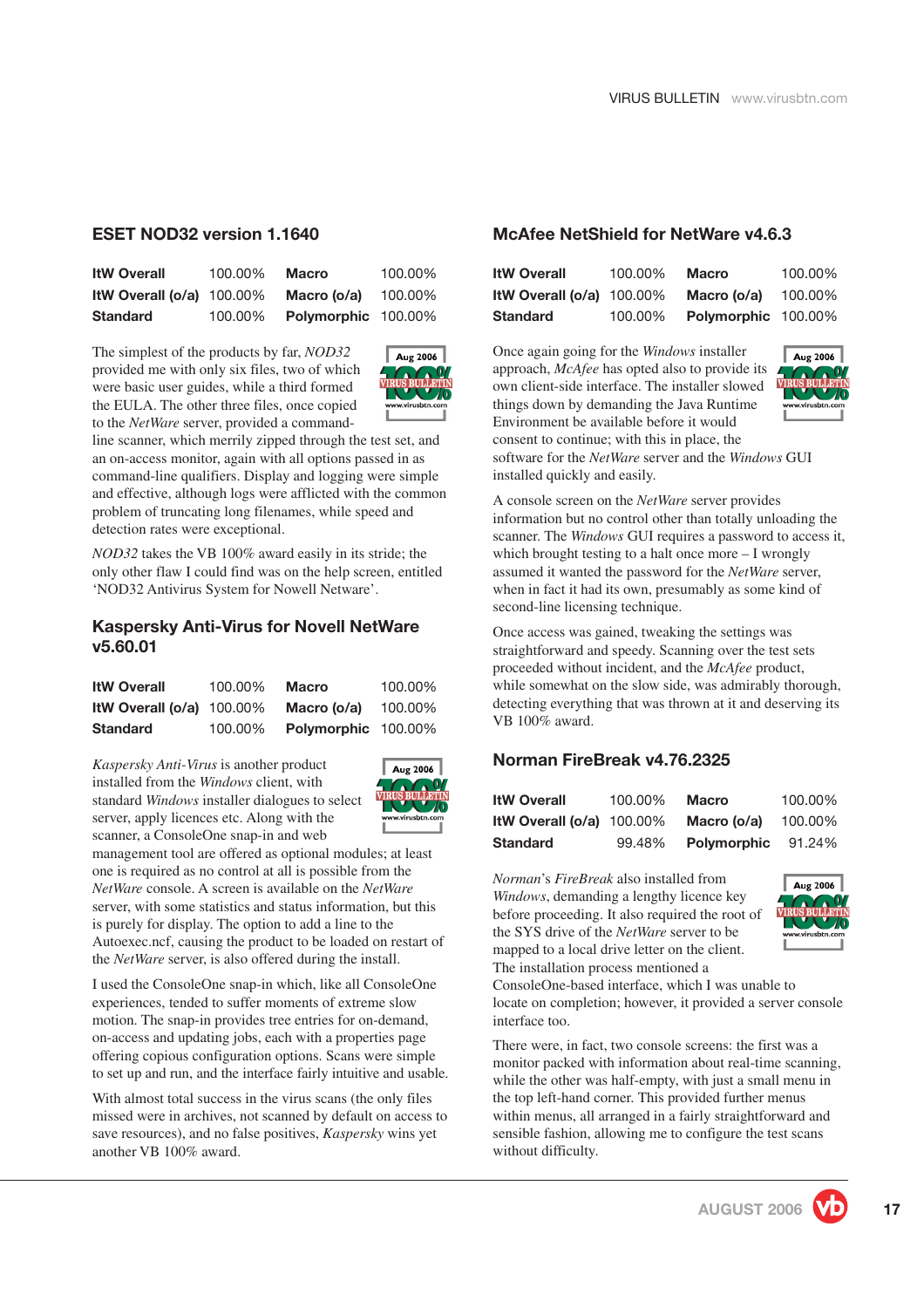|                                | <b>ItW</b>              |               |                         | <b>Macro</b>  |                         | Polymorphic   | <b>Standard</b>         |               |  |
|--------------------------------|-------------------------|---------------|-------------------------|---------------|-------------------------|---------------|-------------------------|---------------|--|
| <b>On-demand tests</b>         | <b>Number</b><br>missed | $\frac{0}{0}$ | <b>Number</b><br>missed | $\frac{0}{0}$ | <b>Number</b><br>missed | $\frac{0}{0}$ | <b>Number</b><br>missed | $\frac{0}{0}$ |  |
| <b>CA eTrust (InoculateIT)</b> | $\bigcirc$              | 100.00%       | $\overline{4}$          | 99.72%        |                         | 99.89%        | $\overline{4}$          | 99.82%        |  |
| <b>CA eTrust (Vet)</b>         | $\bigcirc$              | 100.00%       | 12                      | 99.82%        |                         | 99.95%        |                         | 99.96%        |  |
| Doctor Web Dr. Web             | $\bigcirc$              | 100.00%       | $\circ$                 | 100.00%       | $\circ$                 | 100.00%       | $\bigcirc$              | 100.00%       |  |
| <b>ESET NOD32</b>              | $\bigcap$               | 100.00%       | $\circ$                 | 100.00%       | $\circ$                 | 100.00%       | $\bigcirc$              | 100.00%       |  |
| <b>Kaspersky Anti-Virus</b>    | $\bigcirc$              | 100.00%       | $\bigcap$               | 100.00%       | $\bigcap$               | 100.00%       | $\bigcirc$              | 100.00%       |  |
| <b>McAfee NetShield</b>        | $\bigcirc$              | 100.00%       | $\bigcirc$              | 100,00%       | $\circ$                 | 100.00%       | $\bigcirc$              | 100.00%       |  |
| <b>Norman FireBreak</b>        | 0                       | 100.00%       | $\circ$                 | 100,00%       | 180                     | 91.24%        | 5                       | 99.48%        |  |
| <b>Sophos Anti-Virus</b>       | $\bigcap$               | 100.00%       | 8                       | 99.80%        | $\bigcap$               | 100.00%       | 15                      | 99.33%        |  |
| <b>VirusBuster VirusBuster</b> | $\bigcirc$              | 100.00%       | $\circ$                 | 100,00%       | 124                     | 92.59%        | 21                      | 99.45%        |  |

Once an on-demand scan was started, the details were displayed in another window, while the product chugged confidently through the test set. Although a fair smattering of zoo viruses were missed, nothing in the ItW test set went undetected and the product generated no false positives. As a result, *Norman* also wins a VB 100% award.

#### **Sophos Anti-Virus 4.07.0**

| <b>ItW Overall</b>          | 100.00% | Macro               | 99.80% |
|-----------------------------|---------|---------------------|--------|
| ItW Overall $(o/a)$ 100.00% |         | Macro (o/a)         | 99.80% |
| <b>Standard</b>             | 99.33%  | Polymorphic 100.00% |        |

*Sophos* has done away with its old single-selfextracting-NLM style, and the product now provides a collection of NLMs and data files, much like most of the other products. Once copied to the server and run, the program



creates all the folders it needs, demanding a user ID to 'integrate into NDS'. Updating was achieved by dropping identity files into the appropriate folder and reloading, but an automated system is available, administered by a *Windows* console.

The single-screen GUI is fairly straightforward and informative, with a menu top left and the rest of the screen showing stats and figures. One small annoyance was that the path to be scanned could not be edited once entered, and had to be deleted and replaced; this made running separate scans of several folders with the same root path rather frustrating. Another was the truncating of filenames in the

log. These minor issues aside, *SAV* detected everything in the wild, threw no false positives, and did very well for speed; a VB 100% award for its performance.

#### **VirusBuster VirusBuster 2006 for NetWare Servers v2.03.006-4.03.012**

| <b>ItW Overall</b>          | 100.00% | <b>Macro</b>       | 100.00% |
|-----------------------------|---------|--------------------|---------|
| ItW Overall $(o/a)$ 100.00% |         | Macro (o/a)        | 100.00% |
| <b>Standard</b>             | 99.45%  | <b>Polymorphic</b> | 92.59%  |

*VirusBuster*, with its handful of NLMs and folder of data files dropped into a folder under SYS:/SYSTEM and added to the search path, demanded a licence key before activating, and then presented me with another uncluttered



screen – just a small menu in the centre, surrounded by a sea of blue stripes. I found the controls a little unintuitive at first, with paths for scanning entered under 'Domain management' and scans of these paths initiated from 'Runtime options', but once this was figured out everything seemed to work reasonably well.

This was the only product to cause one of my servers to 'abend' (which was a big surprise to me – in my previous *NetWare* experience this happened fairly regularly). It occurred during some rather cavalier starting and stopping of scans of an entire SYS volume, but despite a few attempts I couldn't get it to reproduce the feat. During the clean set scanning, it also snagged on a file and had to be unloaded quite forcibly. Being in a patient and forgiving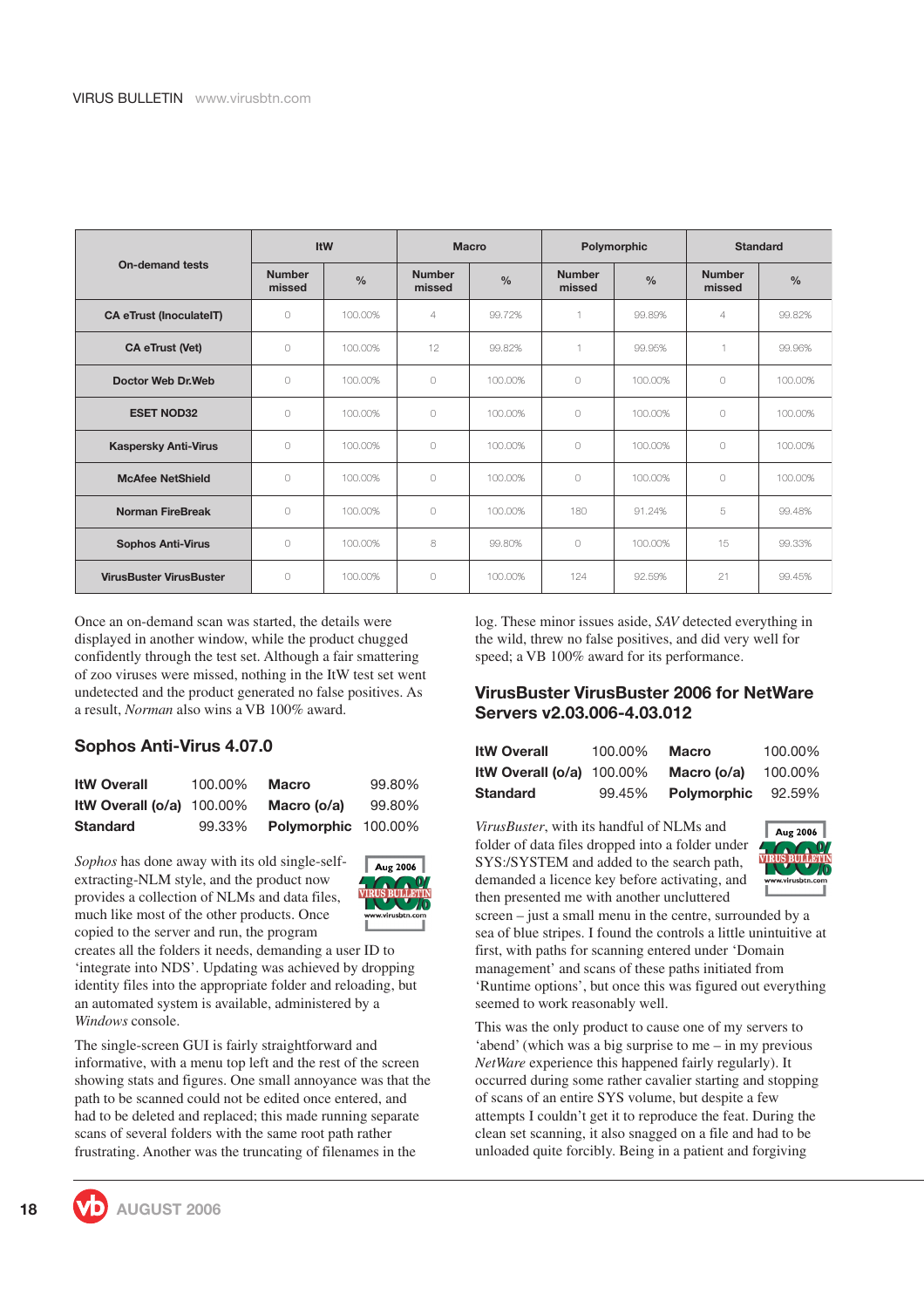|                                | <b>Executables</b> |                      | <b>OLE Files</b>     |                    | <b>Zipped Executables</b> |                    | <b>Zipped OLE Files</b> |                    | <b>Dynamic files</b> |                    |                      |
|--------------------------------|--------------------|----------------------|----------------------|--------------------|---------------------------|--------------------|-------------------------|--------------------|----------------------|--------------------|----------------------|
| <b>Hard Disk Scan Rate</b>     | <b>Time</b><br>(s) | Throughput<br>(kB/s) | <b>FPs</b><br>[susp] | <b>Time</b><br>(s) | Throughput<br>(kB/s)      | <b>Time</b><br>(s) | Throughput<br>(kB/s)    | <b>Time</b><br>(s) | Throughput<br>(kB/s) | <b>Time</b><br>(s) | Throughput<br>(kB/s) |
| <b>CA eTrust (InoculateIT)</b> | 222.0              | 2899.3               |                      | 12.0               | 6611.1                    | 122.0              | 1306.7                  | 27.0               | 2763.2               | 30.0               | 1608.1               |
| <b>CA eTrust (Vet)</b>         | 248.0              | 2595.4               |                      | 13.0               | 6102.6                    | 110.0              | 1449.2                  | 29.0               | 2572.7               | 23.0               | 2097.5               |
| Doctor Web Dr. Web             | 319.0              | 2017.7               | $\overline{1}$       | 19.0               | 4175.5                    | 106.0              | 1503.9                  | 19.0               | 3926.7               | 35.0               | 1378.4               |
| <b>ESET NOD32</b>              | 77.0               | 8359.1               |                      | 8.0                | 9916.7                    | 48.0               | 3321.2                  | 14.0               | 5329.1               | 12.0               | 4020.2               |
| <b>Kaspersky Anti-Virus</b>    | 313.0              | 2056.4               |                      | 22.0               | 3606.1                    | 116.0              | 1374.3                  | 24.0               | 3108.6               | 56.0               | 861.5                |
| <b>McAfee NetShield</b>        | 433.0              | 1486.5               |                      | 50.0               | 1586.7                    | 257.0              | 620.3                   | 59.0               | 1264.5               | 54.0               | 893.4                |
| <b>Norman FireBreak</b>        | 195.0              | 3300.8               |                      | 14.0               | 5666.7                    | 34.0               | 4688.7                  | 15.0               | 4973.8               | 174.0              | 277.3                |
| <b>Sophos Anti-Virus</b>       | 164.0              | 3924.7               |                      | 14.0               | 5666.7                    | 53.0               | 3007.9                  | 14.0               | 5329.1               | 23.0               | 2097.5               |
| <b>VirusBuster VirusBuster</b> | 394.0              | 1633.6               | $[1]$                | 17.0               | 4666.7                    | 409.0              | 389.8                   | 82.0               | 909.8                | 78.0               | 618.5                |

mood during my first comparative, however, I managed to coax it gently through the rest of the tests. Detection of infected files was solid, with 100% of the ItW samples found, and labelling a single clean set file 'suspicious' was not enough to deny *VirusBuster* its VB 100% award.

#### **CONCLUSIONS**

Perhaps thanks to using a combination of the very latest version of the OS and some fairly standard hardware, I experienced few of the problems with *NetWare* that made it the bane of my predecessor's life. Likewise the products, despite a few minor irritants such as the unstoppable sending of *NetWare* alert popups to clients during on-access testing (and the associated incessant beeping), caused few headaches once I came to understand their layout.

I was struck, as Matt has been in previous reviews, by the ever-widening split between the group of products endeavouring to provide an up-to-date, user-friendly experience and those sticking with their tried-and-trusted, simple console interfaces (or, in the case of *NOD32*, the command line). *NetWare* itself reflects this dichotomy, with much of its administration yanked out of the hands of the pared-down console tools and replaced with ConsoleOne snap-ins and web management systems, to the chagrin of many veteran admins and the delight of others.

One interesting anomaly was the contrast in scan rates, and lack of contrast in detection, between the most pared-down and the most idiot-proof products. *McAfee*'s client console is clearly designed to be usable by anyone with a bare minimum of computer skills. This was at the opposite end

of the throughput test from the techie-pleasing, command-line-driven *NOD32*, which zipped through the test sets in seconds, while *NetShield* ambled slowly along, way behind the pack. The two were equal top in terms of thoroughness in detecting infections though, with both products missing nothing whatsoever across all test sets.

Detection rates were generally high all round, with developers having had several weeks to get their ItW virus definitions up to speed. With little time available to update the clean test set or expand on the zoo collection, most products' detection rates in the zoo sets had changed little since the last round of tests; nevertheless, as *Dr.Web*'s bit of bad luck shows, false positives can always creep in. It is clear that I will have to get to work improving and expanding the *VB* test sets, in order to give the products more of a run for their money in the next test.

#### **Test environment:**

**Servers:** Identical 1.6 GHz Intel Pentium machines with 512 MB RAM, 20 GB dual hard disks, DVD/CD-ROM and 3.5-inch floppy drive, running *Novell* '*Open Enterprise Server*', *NetWare 6.5 Support Pack Revision 5, Server version 5.70.05*.

**Clients:** Identical AMD Athlon 64 3800+ dual core machines with 1GB RAM, 40GB and 200 GB dual hard disks, DVD/ CD-ROM and 3.5-inch floppy drive, running *Novell NetWare Client version 4.91.2.20051209* installed on *Windows XP Professional SP2*.

**Virus test sets:** Complete listings of the test sets used are at [http://www.virusbtn.com/Comparatives/NetWare/2006/](http://www.virusbtn.com/Comparatives/NetWare/2006/test_sets.html) [test\\_sets.html.](http://www.virusbtn.com/Comparatives/NetWare/2006/test_sets.html) A complete description of the results calculation protocol is a[t http://www.virusbtn.com/Comparatives/Win95/](http://www.virusbtn.com/Comparatives/Win95/199801/protocol.html) [199801/protocol.html.](http://www.virusbtn.com/Comparatives/Win95/199801/protocol.html)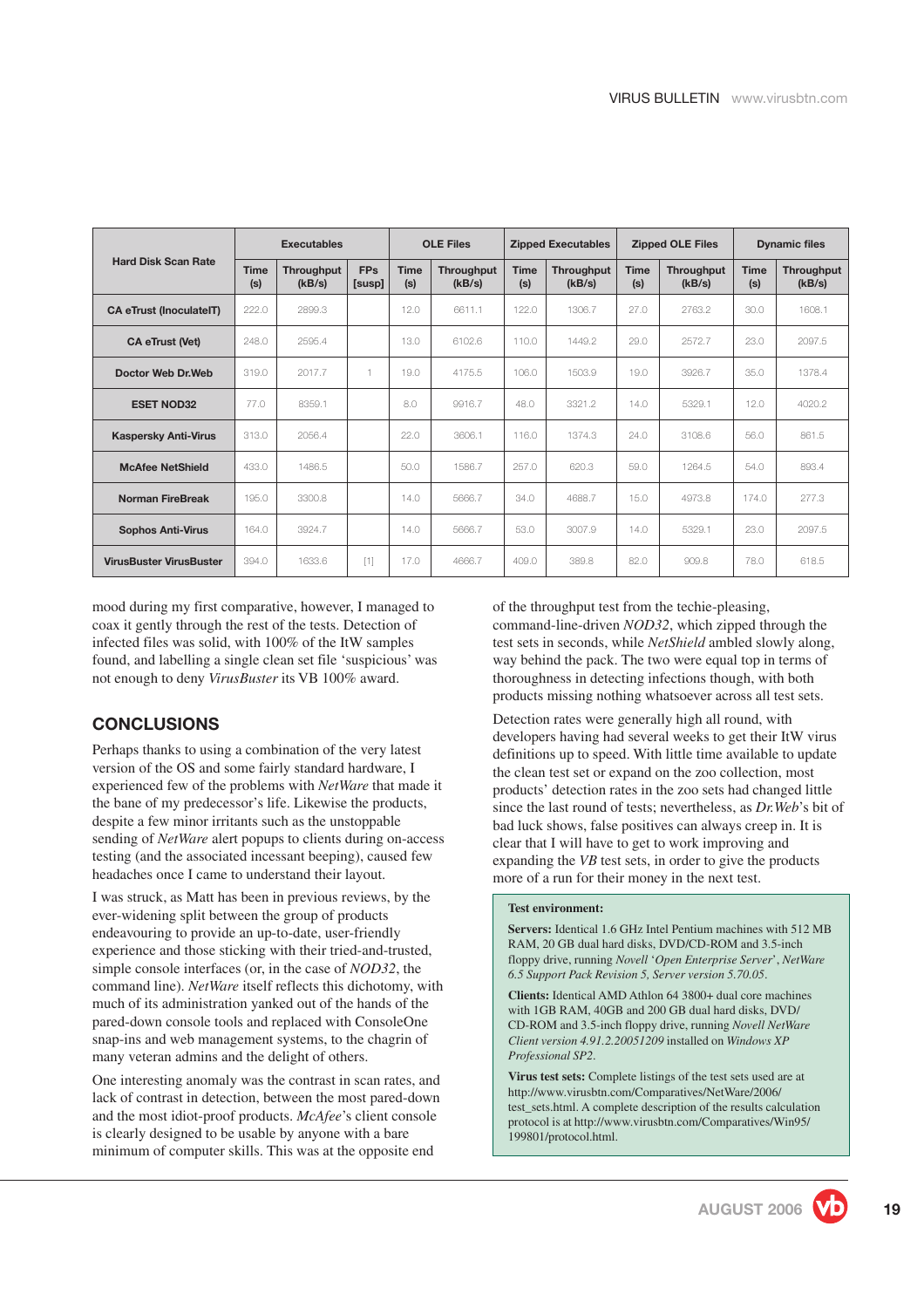# <span id="page-19-0"></span>**END NOTES & NEWS**

**ECCE2006 will be held 12–14 September 2006 in Nottingham, UK**. This will be the second E-Crime and Computer Evidence Conference to be held in Europe. For full details, including a call for papers, see [http://www.ecce-conference.com/.](http://www.ecce-conference.com/)

**The Gartner IT Security Summit 2006 takes place 18–19 September 2006 in London, UK**. For full details see [http://europe.gartner.com/security/.](http://europe.gartner.com/security/)

**ISACA's eighth annual Network Security Conference takes place 18–20 September 2006 in Las Vegas, NV, USA**. The conference will offer 90-minute and half-day sessions on a range of security topics including: physical security issues, web security environment, application security, hacking concepts and tools, encryption concepts and techniques, intrusion detection and prevention systems, wireless network security, database security and continuous security monitoring. For details see [http://www.isaca.org/.](http://www.isaca.org/)

#### **HITBSecConf2006 will take place 18–21 September 2006 in**

**Kuala Lumpur**. Seven tracks of hands-on technical training sessions run on 18 and 19 September, followed by a two-stream conference on 20 and 21 September. Full details of the training sessions and conference programme, as well as online registration, can be found at <http://www.hackinthebox.org/>.

**T2'06 will be held 28–29 September 2006 in Helsinki, Finland**. The conference focuses on newly emerging information security research. All presentations will be technically oriented, practical and include demonstrations. See [http://www.t2.fi/uutisia.en.html.](http://www.t2.fi/uutisia.en.html)

**COSAC 2006, the 13th International Computer Security Symposium, takes place 1–5 October 2006 in County Kildare, Ireland**. The COSAC Forum gives attendees the chance to address topics of immediate and direct relevance to their organizations and get feedback and reality-based suggestions from other practitioners facing the same types of issues, albeit in different industries or stages of evolution or political turmoil in their security programs. For details of this fully residential event see [http://www.cosac.net/.](http://www.cosac.net/)

**The SecureLondon Workshop will be held on 3 October 2006 in London, UK.** For details see [https://www.isc2.org/cgi-bin/](https://www.isc2.org/cgi-bin/isc2event_information.cgi) [isc2event\\_information.cgi.](https://www.isc2.org/cgi-bin/isc2event_information.cgi)

**Mobile Security takes place 3–5 October 2006 in London, UK**. The conference will include 12 operator case studies and a pre-conference workshop entitled 'Effectively securing premium content through interoperable DRM'. For more information see [http://www.informatm.com/security/?src=vbn.](http://www.informatm.com/security/?src=vbn)

**Black Hat Japan 2006 takes place 5–6 October 2006 in Tokyo, Japan**. Unlike other Black Hat events, Black Hat Japan features Briefings only. For more information see [http://www.blackhat.com/.](http://www.blackhat.com/)

**The 16th Virus Bulletin International Conference, VB2006, will take place 11–13 October 2006 in Montréal, Canada**. Email vb2006@virusbtn.com for details of sponsorship opportunities. Register online at [http://www.virusbtn.com/.](http://www.virusbtn.com/conference/register/index)

**RSA Conference Europe 2006 takes place 23–25 October 2006 in Nice, France**. Online registration and full details of the conference agenda are available now at [http://2006.rsaconference.com/europe/.](http://2006.rsaconference.com/europe/)

**Infosecurity USA will be held 24–25 October 2006 in New York, NY, USA**. Se[e http://www.infosecurityevent.com/.](http://www.infosecurityevent.com/)

**AVAR 2006 will be held 4–5 December 2006 in Auckland, New Zealand**. Se[e http://www.aavar.org/.](http://www.aavar.org/)

**The International Conference on Human Aspects of Information Security & Assurance will be held 10–12 July 2007 in Plymouth, UK**. The conference will focus on information security issues that relate to people – the methods that inform and guide users' understanding of security and the technologies that can benefit and support them in achieving protection. For more details, including a call for papers, see [http://www.haisa.org/.](http://www.haisa.org/)

#### **ADVISORY BOARD**

**Pavel Baudis,** *Alwil Software, Czech Republic* **Dr Sarah Gordon,** *Symantec Corporation, USA* **John Graham-Cumming,** *France* **Shimon Gruper,** *Aladdin Knowledge Systems Ltd, Israel* **Dmitry Gryaznov,** *McAfee Inc., USA* **Joe Hartmann,** *Trend Micro, USA* **Dr Jan Hruska,** *Sophos Plc, UK* **Jeannette Jarvis,** *The Boeing Company, USA* **Jakub Kaminski,** *Computer Associates, Australia* **Eugene Kaspersky,** *Kaspersky Lab, Russia* **Jimmy Kuo,** *McAfee Inc., USA* **Anne Mitchell,** *Institute for Spam & Internet Public Policy, USA* **Costin Raiu,** *Kaspersky Lab, Russia* **Péter Ször,** *Symantec Corporation, USA* **Roger Thompson,** *Computer Associates, USA* **Joseph Wells,** *Sunbelt Software, USA*

#### **SUBSCRIPTION RATES**

**Subscription price for 1 year (12 issues):**

- Single user: \$175
- Corporate (turnover < \$10 million): \$500
- Corporate (turnover < \$100 million): \$1,000
- Corporate (turnover > \$100 million): \$2,000
- *Bona fide* charities and educational institutions: \$175
- Public libraries and government organizations: \$500

Corporate rates include a licence for intranet publication. See [http://www.virusbtn.com/virusbulletin/subscriptions/](http://www.virusbtn.com/virusbulletin/subscriptions/index) for subscription terms and conditions.

**Editorial enquiries, subscription enquiries, orders and payments:** Virus Bulletin Ltd, The Pentagon, Abingdon Science Park, Abingdon, Oxfordshire OX14 3YP, England

Tel: +44 (0)1235 555139 Fax: +44 (0)1235 531889 Email: editorial@virusbtn.com Web: <http://www.virusbtn.com/>

No responsibility is assumed by the Publisher for any injury and/or damage to persons or property as a matter of products liability, negligence or otherwise, or from any use or operation of any methods, products, instructions or ideas contained in the material herein. This publication has been registered with the Copyright Clearance Centre Ltd. Consent is given for copying of articles for personal or internal use, or for personal use of specific clients. The consent is given on the condition that the copier pays through the Centre the per-copy fee stated below.

VIRUS BULLETIN © 2006 Virus Bulletin Ltd,The Pentagon, Abingdon Science Park, Abingdon, Oxfordshire OX14 3YP, England. Tel: +44 (0)1235 555139. /2006/\$0.00+2.50. No part of this publication may be reproduced, stored in a retrieval system, or transmitted in any form without the prior written permission of the publishers.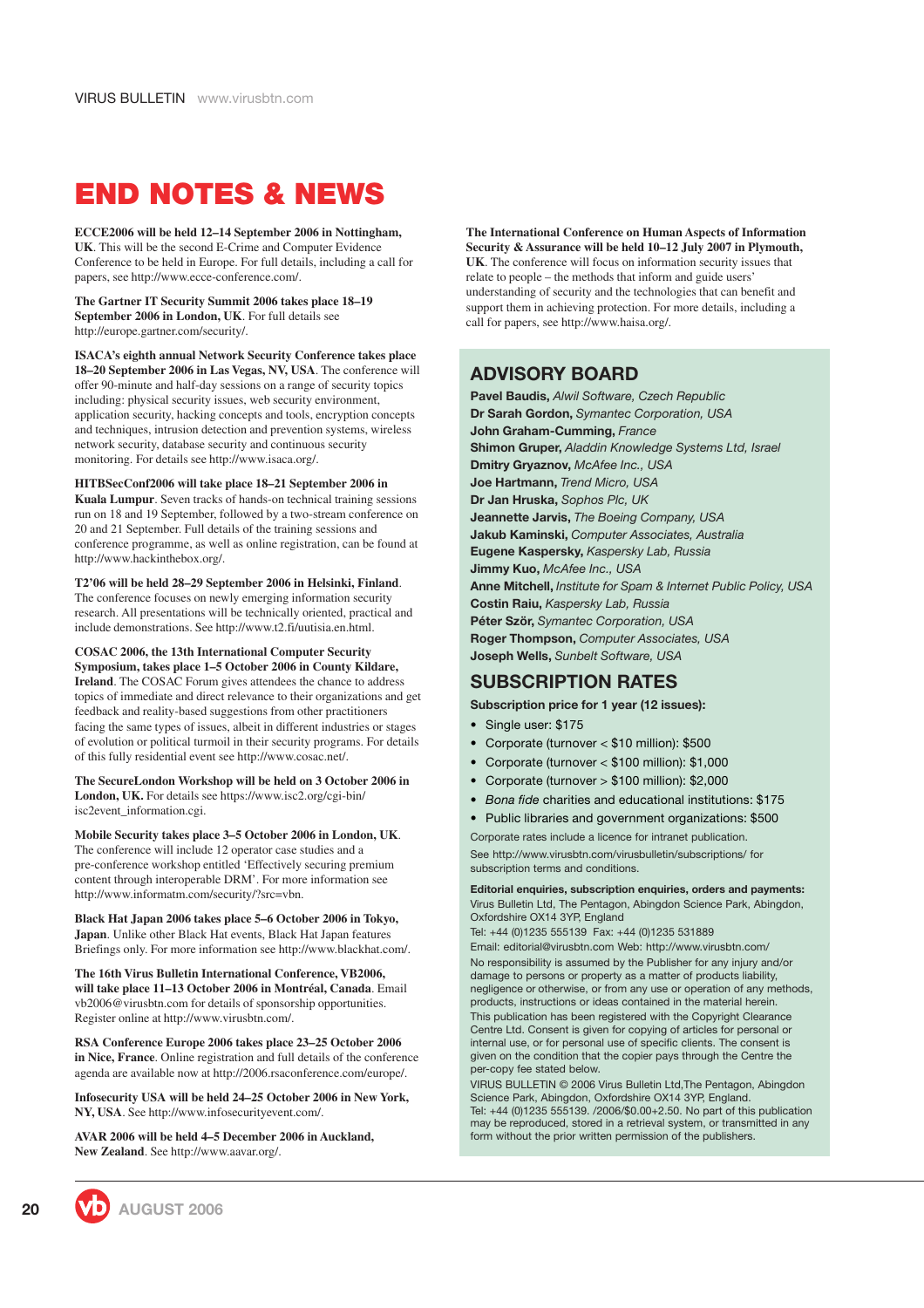# <span id="page-20-0"></span>V JSpam supplement

# **CONTENTS**

- S1 **NEWS & EVENTS**
- [S2](#page-21-0) **[FEATURE](#page-21-0)**

[SPUTR: a proposal for the uniform naming of](#page-21-0) spammer and phisher content tricks

# **NEWS & EVENTS**

#### **MARKET CONSOLIDATION**

Anti-spam and messaging security company *CipherTrust* announced last month that it is to be acquired by *Secure Computing*.

*CipherTrust* – which currently has an approximately 20% market share in the messaging security market – will be purchased by *Secure Computing* for a total of \$273.6m in cash and stock. At the close of the deal *CipherTrust* shareholders will own 14% of *Secure Computing*. The purchase agreement will enable *Secure Computing* to add *CipherTrust*'s messaging security appliances to its range of security products. Combined assets of the merged companies are estimated to exceed 18,000 enterprise customers with 1,700 resellers in 106 countries.

The deal is expected to close in early September.

#### **NEW AND REVISED LAWS**

One of the world's top spam-sending hot spots is currently preparing for the launch of its first anti-spam laws. Together with the rest of China, the Chinese territory of Hong Kong has been named in a number of recent reports (e.g. *Sophos*, *Commtouch* and *Spamhaus*) as the world's second-most prolific spam-sending region. However, it is hoped that the new laws – which promise fines and prison sentences for those who fall foul of the rules – will help bring about a change in the mailing habits of the territory.

Although the full text of the proposed Unsolicited Electronic Messages Bill has yet to be revealed by the Hong Kong government, much of its content has been described by officials.

Companies that are based or trade in Hong Kong will be penalised if they engage spammers to market their products. The law may also allow action against individuals who authorise spam campaigns if they are in Hong Kong at the time the spam is sent.

According to Joseph Wong, Hong Kong's secretary for commerce, industry and technology, 'The law covers all electronic messages with a Hong Kong connection. If it originated from Hong Kong, or is sent to Hong Kong, it is within the ambit of the bill.'

A range of penalties is proposed, with those who route spam through open relays, or hack into other computers to relay spam facing the harshest penalties. These offences may result in fines of up to US\$130,000 and prison sentences of up to five years.

The bill, which covers telephone, fax and instant messaging as well as email, is expected to be passed into law later this year.

Meanwhile, the UK government has admitted that it may be forced to revisit its heavily criticised anti-spam legislation.

The Privacy and Electronic Communications Regulations, which was introduced in December 2003, was criticised for the fact that, although it bans the sending of spam to individuals, it does not stop spammers targeting businesses.

Furthermore, data protection watchdog the Information Commissioner's Office (ICO) has said that the legislation does not provide sufficient powers to track down and prosecute spammers – and leaves it powerless against those that originate from outside the UK. Under the current legislation the ICO can only take enforcement action against spammers based in the UK, and the maximum fine that can be imposed in the magistrates courts is £5,000.

Recently, however, trade and industry minister Margaret Hodge revealed that the government is thinking of revisiting the legislation. She told MPs: 'The government is actively considering whether to revise the relevant legislation. DTI officials have a continuing dialogue with Internet service providers regarding steps that can be taken to reduce spam. We also continue our efforts to achieve greater international co-operation.'

#### **SUPPLY OF DATA TO SPAMMERS STOPPED**

A US man has been charged with stealing a database of US physicians with the intention of selling it on to spammers.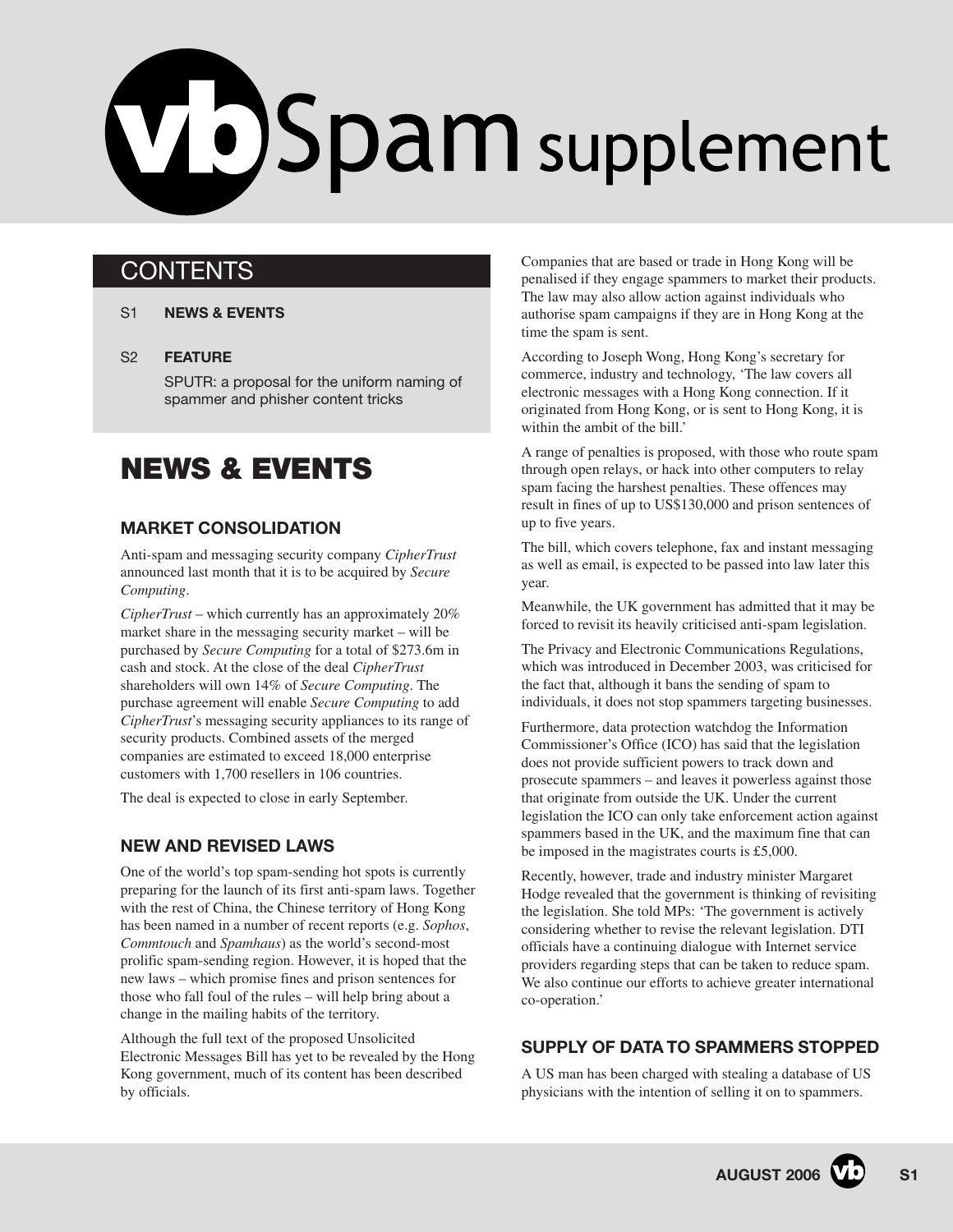<span id="page-21-0"></span>Forty-six-year-old William Bailey, Jr is alleged to have downloaded the contact details of 80,000 members of a database maintained by the American College of Physicians (ACP) with the intention of selling the details on his own website. Bailey's website dr-411.com advertises professional organization member databases for sale, including addresses and email addresses for doctors, dentists, lawyers and estate agents. Bailey faces a maximum penalty of 55 years in jail and \$2.75m in fines if found guilty.

#### **ANTI-PHISHING BEST PRACTICES**

A new set of best practices to combat phishing has been released by the Anti-Phishing Working Group (APWG) and Messaging Anti-Abuse Group (MAAWG), to help ISPs and mailbox providers better police their infrastructures and filter the traffic traversing their networks.

The two industry groups joined forces to develop the guidelines, which include:

- Two-way filtering of traffic to prevent phishing emails from reaching consumers and to alert ISPs and mailbox providers when their own servers are being used for sending phishing emails.
- The use of IP blacklists to close down temporarily servers that have been co-opted for phishing attacks; the use of URL-based filters to help ISPs filter outbound customer traffic to known phishing IP addresses, domains or URLs.
- Filtering or rejecting email if it can unequivocally be determined to be forged; disabling images and hyperlinks in email from untrusted sources.
- Blocking access to known phishing websites during attacks.

The recommendations also highlight the importance of educating consumers to check for website certificate authenticity before submitting personal information, to report scams to the Federal Trade Commission or equivalent anti-fraud organizations, and alerting financial institutions when they are the target of phishing campaigns.

'Anti-Phishing Best Practices for ISPs and Mailbox Providers' can be downloaded from [http://antiphishing.org/](http://antiphishing.org/reports/bestpracticesforisps.pdf) [reports/bestpracticesforisps.pdf.](http://antiphishing.org/reports/bestpracticesforisps.pdf)

#### **EVENTS**

The Text Retrieval Conference (TREC) 2006 will be held 14–17 November 2006 at NIST in Gaithersburg, MD, USA. More details, including information on how to participate in the TREC 2006 Spam Track, can be found at: [http://plg.uwaterloo.ca/~gvcormac/spam/.](http://plg.uwaterloo.ca/~gvcormac/spam/)

# **FEATURE**

## **SPUTR: A PROPOSAL FOR THE UNIFORM NAMING OF SPAMMER AND PHISHER CONTENT TRICKS**

*John Graham-Cumming* Independent consultant, France



I have been tracking the tricks used by spammers in the bodies of their messages since January 2003. Three years on, I have collected 55 distinct tricks and published them on *The Spammers' Compendium* website [1]. When I first started publishing the site I gave each of the tricks a humorous name (such as 'Camouflage' or 'Honey, I shrunk the font'), and some of

these names have entered popular use (such as 'Hypertextus Interruptus', which is enshrined in the *SpamAssassin* test INTERRUPTUS).

#### **TRICKS IN THE WILD**

The trick count has been growing steadily over the last three years: Figure 1 shows the number of tricks in *The Spammers' Compendium* by calendar quarter. It is interesting to note that trick innovation or discovery seems to slow down in the fourth quarter of each year – perhaps indicating that spammers are in the middle of spamming their Christmas campaigns at that time, and not spending time on modifying their software.



*Figure 1: Trick count by calendar quarter.*

Entries are made in *The Spammers' Compendium* when the tricks have been identified by me in spam seen in the wild in my spam traps, or in spam emailed to me by volunteers.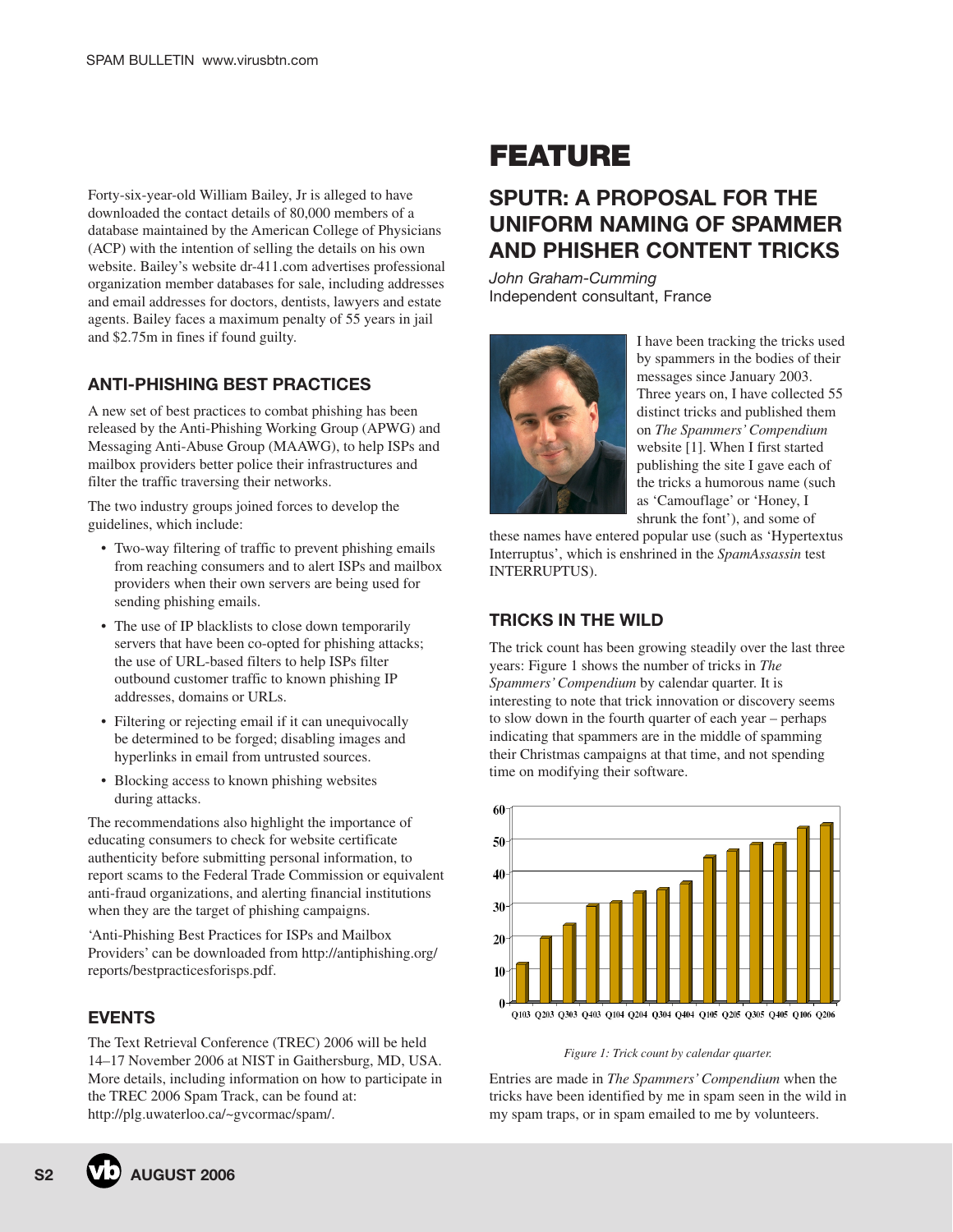Submitters receive credit in *The Spammers' Compendium* for submitting a new trick.

While the humorous names make good copy for journalists writing about the latest devious spammer trickery, they are less useful to people working in anti-spam research because they do not, in themselves, convey much information. In this article (and the related blog post [2]) I propose a drier, but more information-rich, naming scheme that can be used to refer to spammer and phisher content tricks.

#### **TIME FOR A NAMING SCHEME**

At the 2004 Virus Bulletin conference I presented a paper (see [3]) in which I analysed some trends in the use of spammers' tricks by examining the appearance of various tricks (as extracted from *The Spammers' Compendium*) against a large corpus of spam supplied by *Sophos*. One of the problems in that analysis was that I was forced to write code to identify the tricks in *The Spammers' Compendium* and I also had to explain each trick as the names conveyed little information.

To remedy that situation and provide a foundation on which other authors and vendors can build research into spammer trickery I think it's time for a uniform naming scheme for these tricks.

In the uniform naming scheme, which I am calling the *Spam/Phish Uniform Trick Repository*, or *SPUTR*, each name consists of three '!'-separated parts: a purpose, a name, and a technology. The purpose is the reason for the trick (for example, the trick is used to obscure a URL, or to insert innocent words). The name is derived from the

|    | BWO Bad word obfuscation | Making it hard for a filter to parse<br>potentially bad words (e.g.<br>Viagra).        |
|----|--------------------------|----------------------------------------------------------------------------------------|
| GW | Good word insertion      | Adding words likely to<br>confuse a statistical filter.                                |
| HB | Hash busting             | Inserting randomness designed to<br>make message hashing hard.                         |
| TA | Tokenization avoidance   | Preventing a filter from tokenizing<br>a message.                                      |
| UH | URL hiding               | Hiding a URL so that a user is<br>fooled into clicking an incorrect<br>link.           |
| UO | <b>URL</b> obfuscation   | Making it hard for a filter to<br>identify a URL and check it<br>against a black list. |
| WB | Web bugs                 | Inserting a beacon that tells the<br>spammer that a message has been<br>read.          |
|    |                          |                                                                                        |

*Table 1: Trick purposes.*

current *Spammers' Compendium* pejorative name. The technology identifies the way in which the trick is coded (for example, with HTML or MIME).

Table 1 contains a list of proposed 'purposes' that can be used to categorize tricks.

For a single name there could be multiple tricks using different technologies (e.g. some tricks might be implemented using HTML or CSS), or tricks intended for different purposes (words might be inserted to fool a Bayesian filter or break a hash).

Table 2 shows the 'technologies' that would be recognized in the naming scheme:

| <b>CSS</b>  | Use of CSS                       |
|-------------|----------------------------------|
| HTML        | Any HTML without using CSS       |
| Javascript  | Use of Javascript for trickery   |
| <b>MIME</b> | Manipulation of MIME             |
| Plain       | Plain text                       |
|             | Table 2: Technology identifiers. |

For example, the original Invisible Ink trick, written using HTML, would be referred to as:

GWI!Invisible!HTML

while a CSS variant would be:

GWI!Invisible!CSS

Names would be generated only for tricks that have been seen in the wild.

With such uniform naming it would be possible to analyse spams and phishes (perhaps even specific recognizers for each trick could be written) and the trends built up over time to see how individual tricks and individual classes of tricks are changing.

Table 3 shows the proposed mapping from the current *Spammers' Compendium* names to the SPUTR name.

| The Big Picture         | TA!BigPicture!HTML                          |
|-------------------------|---------------------------------------------|
| Invisible Ink           | GWI!Invisible!HTML and<br>GWI Invisible CSS |
| The Daily News          | GWI!BigTag!HTML                             |
| Hypertextus Interruptus | BWO!Interruptus!HTML                        |
| Slice and Dice          | TA!SliceNDice!HTML                          |
| <b>MIME</b> is Money    | GWI!PlainNotHTML!MIME                       |
| Lost in Space           | BWO!Space!Plain                             |
| Enigma                  | UO!Enigma!HTML                              |
| Script Writer           | TA!Script!Javascript                        |
| Ze Foreign Accent       | BWO!Accent!Plain                            |
| Speaking in Tongues     | HB!Tongues!Plain                            |